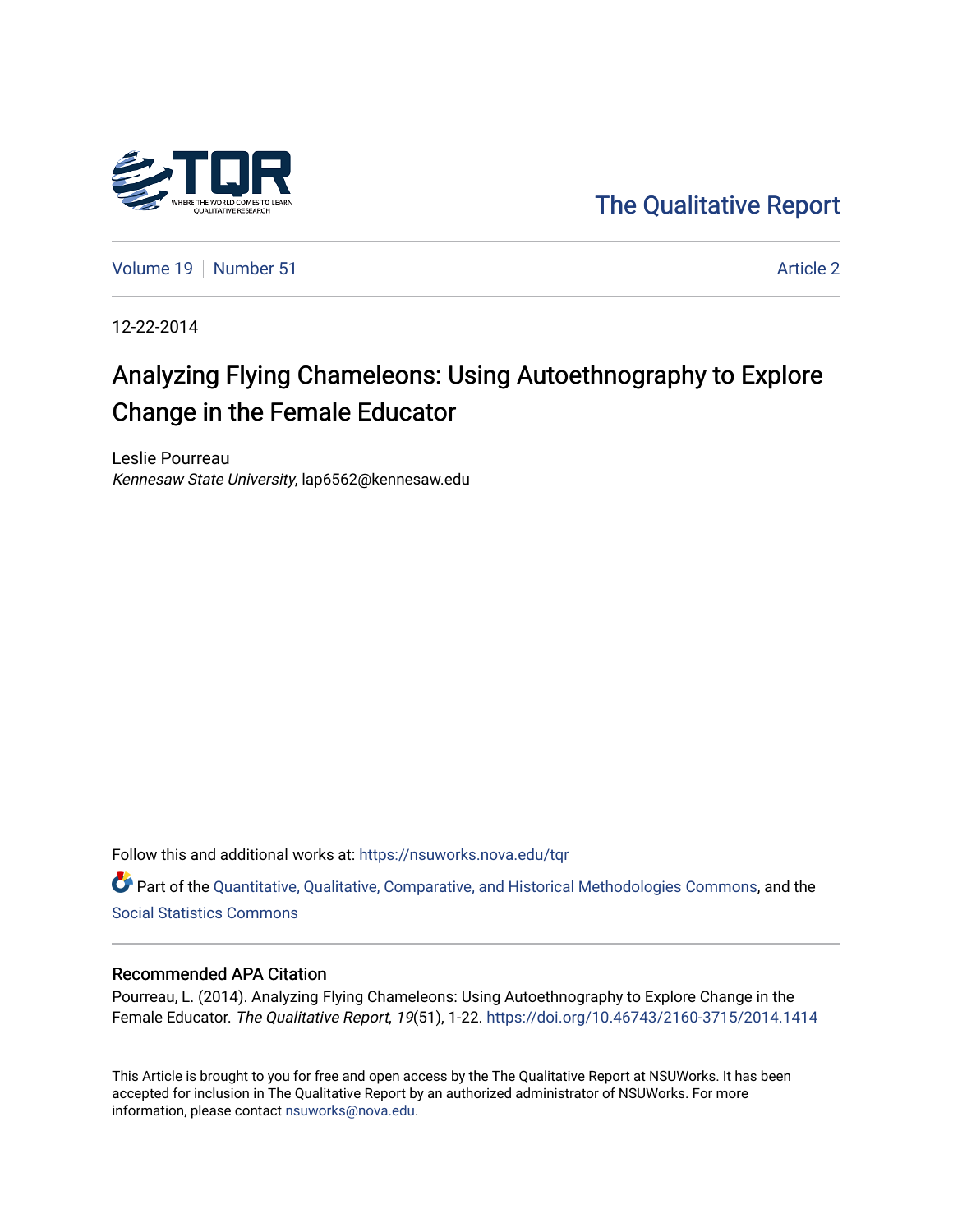

# Analyzing Flying Chameleons: Using Autoethnography to Explore Change in the Female Educator

# **Abstract**

What is a chameleon in the world of education? What defines her professionally, personally, and why? In this autoethnography, I explore the chameleon metaphor for meanings and implications in my personal and professional identity as a female educator by seeking answers to questions stemming from Mitchell and Weber (2005): Just who do I think I am? Just who do I think I am? Just who do I think I am? Just who do I think I am? I analyzed my own autobiographical journals using the four-part Listening Guide (Gilligan, Spencer, Weinberg, & Bertsch, 2003) coupled with theme-based family coding to examine changes by choice and changes by force particular to my personal and professional experiences. Notions of home, belonging, and change as a journey emerged as themes that served to frame my identity and highlighted the importance of self-inquiry for educators as an applied practice within the greater context of the profession.

## Keywords

Autoethnography, Metaphor, Educator, Change, Female

#### Creative Commons License



This work is licensed under a [Creative Commons Attribution-Noncommercial-Share Alike 4.0 License](https://creativecommons.org/licenses/by-nc-sa/4.0/).

#### Acknowledgements

I would like to acknowledge Dr. Patricia M. Alvarez McHatton for her guidance and support on this project.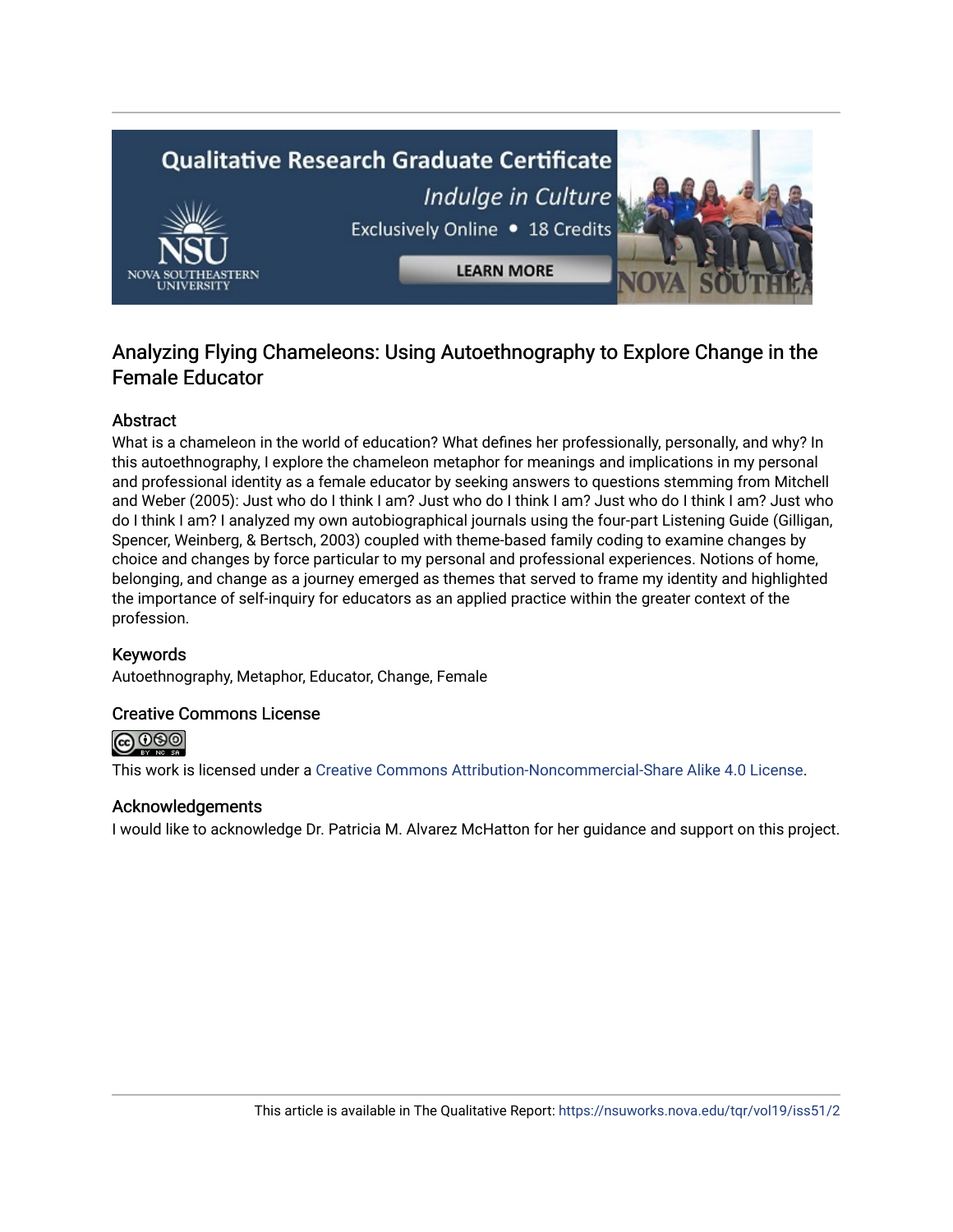

# **Analyzing Flying Chameleons: Using Autoethnography to Explore Change in the Female Educator**

Leslie Pourreau

Kennesaw State University, Kennesaw, Georgia, USA

*What is a chameleon in the world of education? What defines her professionally, personally, and why? In this autoethnography, I explore the chameleon metaphor for meanings and implications in my personal and professional identity as a female educator by seeking answers to questions stemming from Mitchell and Weber (2005):* Just *who do I think I am? Just* who *do I think I am? Just who do* I *think I am? Just who do I* think *I am? I analyzed my own autobiographical journals using the four-part Listening Guide (Gilligan, Spencer, Weinberg, & Bertsch, 2003) coupled with theme-based family coding to examine changes by choice and changes by force particular to my personal and professional experiences. Notions of home, belonging, and change as a journey emerged as themes that served to frame my identity and highlighted the importance of self-inquiry for educators as an applied practice within the greater context of the profession. Keywords: Autoethnography, Metaphor, Educator, Change, Female*

"I am more firmly convinced of my assertion that you can't learn how to tell someone else's story until you first learn how to tell your own."

--Johnny Saldaña, 2008

While I wrote this paper for me and where I presently am in life—a white, American, 44 year-old married woman and mother of two who is employed full-time as a public K-12 foreign language teacher and working toward a doctorate degree in education—I quickly realized that I was writing it for other educators as well. I know men and women who have spent their entire career at the same K-12 school teaching the same grade level or subject. This paper is not about them. This paper is about female educators like me. We are the chameleons in the profession. We are the ones with more than one advanced degree in more than one area. We hold multiple certifications on our teaching certificates and are proud of it. We are the ones who can fill the curricular gaps by teaching different levels in at least two different content fields across multiple years. We are the ones who will agree to change schools every 2 to 5 years when a need arises in the school system or when we feel that a change of scenery will bode well for our own professional needs and ambitions. There are not many of us out there. Not everyone can teach chemistry and art, English and Latin, or Spanish and French during the same school year like we can. Not everyone possesses pedagogical fluency across content areas or linguistic fluency across multiple languages. Not everyone wants to. Female educators like us enjoy change but we are not conventional chameleons who change to blend in to our current environment. We want environments that fit who we are professionally, so we never stay in one place for very long. We prefer to move where interests and opportunities take us, by choice and by force. We are flying chameleons. We glide through our professional careers on outstretched wings, seeking a new environment that suits our needs for change and growth and undeterred by the uncertainties and new discoveries that await us when we land. That is me— I am a flying chameleon. But what makes me that way?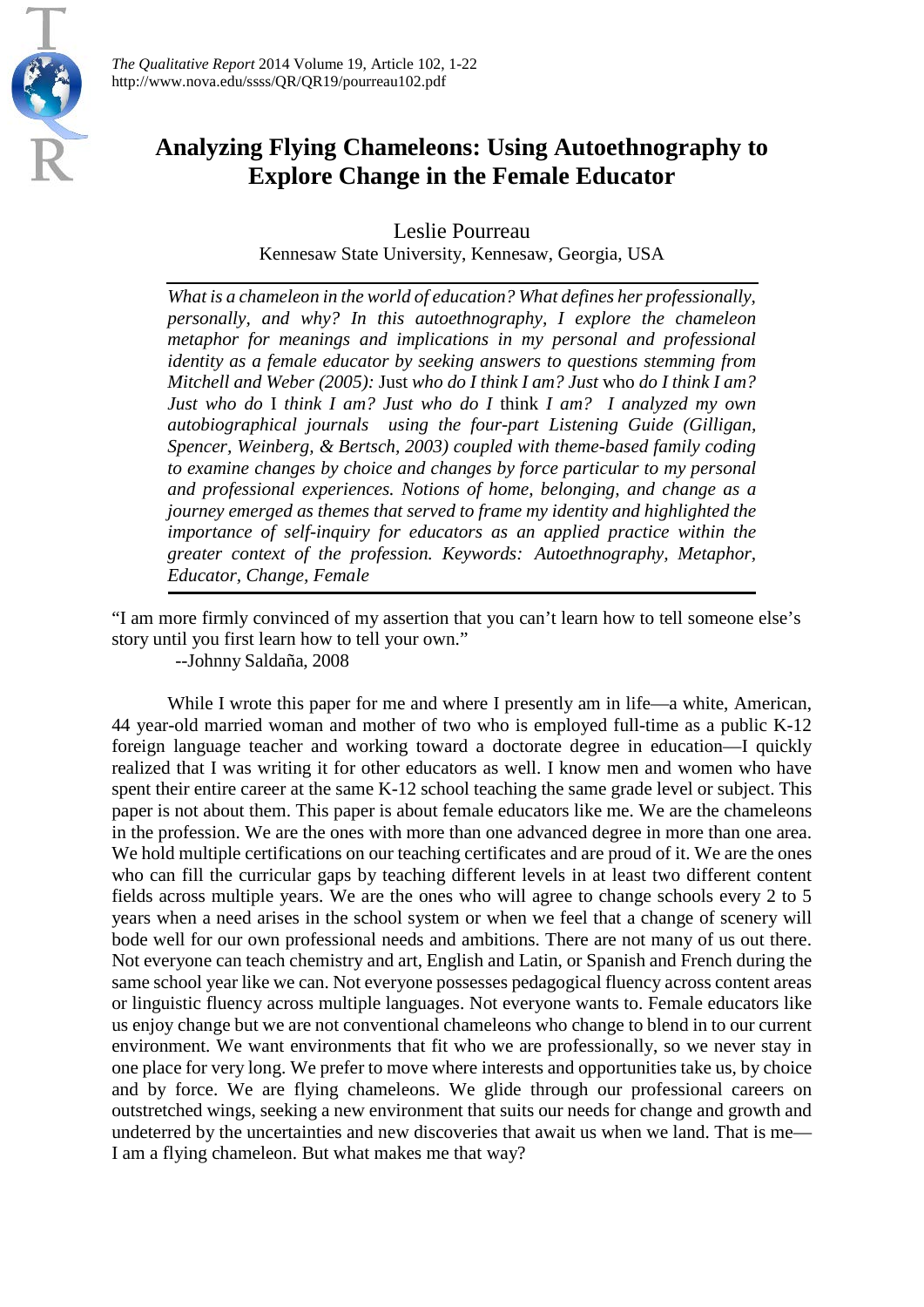I had counted on my research and educational experiences as a doctoral student to help me to find out more concretely who I was. Instead, as I reached the end of my core coursework and prepared to embark on preparations for my written comprehensive exams—the sole gatekeeper separating me from my dissertation—I still was working to formulate my topic more concretely. I had been reading and researching non-stop since beginning my program of study, hoping that my experiences in Instructional Technology would round out my professional formation, spark my interest in a topic fit for a dissertation, and leave me feeling satisfied and ready to take on technology-infused foreign language teaching with gusto. Yet there I was—the chameleon. My doctoral program experiences had turned out to be just as varied as my professional training. I had read books and articles on online learning in general, online learning related to foreign language acquisition, distributed leadership, professional development and learning, instructional technology, qualitative research, and quantitative research. I had conducted research on cognitive task analysis, professional development, professional learning models, online learning and technology within the context of foreign language acquisition, critical friends' groups, ethnotheatre, and autoethnography, and I had presented round table sessions, poster sessions, and papers at a regional conference 3 years in a row related to many of these. I never stopped reading. I never stopped researching. I vowed not to stop in order to get my bearings on a dissertation topic. But even my program resembled a flying chameleon: the research interests came and went and kept on changing—sometimes too much for someone who proclaims to like and embrace change! So how was I going to do this? How was I going to get a handle on all of this change?

I realized that I needed to know more about who I am personally and professionally. I specifically needed to find out more about who I am and why I change so much and so often professionally, so I decided to use autoethnography to generate data on myself and use the findings to provide insight into my personal and professional identities. I hoped that these findings might help other chameleons like me understand more about who they are or expose them to qualitative methodologies that they can use to examine themselves.

#### **The Beauty and Value of an Autoethnographic Foundation**

Once considered a questionable form of qualitative research, autoethnography has blossomed, flourished, and gained more acceptance as a methodology, allowing the researcher to speak to his or her own previous or present experiences through inquiry supported by theory and practice (Charmaz, 2006; Holt, 2003; McIlveen, 2008). According to Ellis, Adams, and Bochner (2010), autoethnography is a research and writing approach that we use when seeking to describe and systematically analyze personal experience with the aim of understanding cultural experience. Qualitative researchers who utilize autoethnography employ an array of approaches including personal essays, personal journals or diaries, personal narratives, firstperson accounts, self-ethnography, and autobiography (Creswell, 2009; Ellis & Bochner, 2000). It was crucial that this autoethnography be self-focused and feature me, the researcher, as the subject at the center of the investigation. I saw it as the only way to understand my positionality in relation to others in my personal and professional contexts. I needed to access my inner-most thoughts, treat them as tools for individual and social understanding, and use them to drive an exploration of how the personal and professional contexts surrounding me have influenced and shaped my composition of self and how my personal self has responded to, reacted to, or resisted forces innate to these contexts (Ngunjiri, Hernandez, & Chang, 2010). Using personal journals and writing this paper as a first person account was the best approach for producing a body of work that would address these needs. As is the responsibility of any writer who employs autoethnography, I charged myself with working to connect my feelings and experiences to the larger social context. I knew that my inner self would be implicated in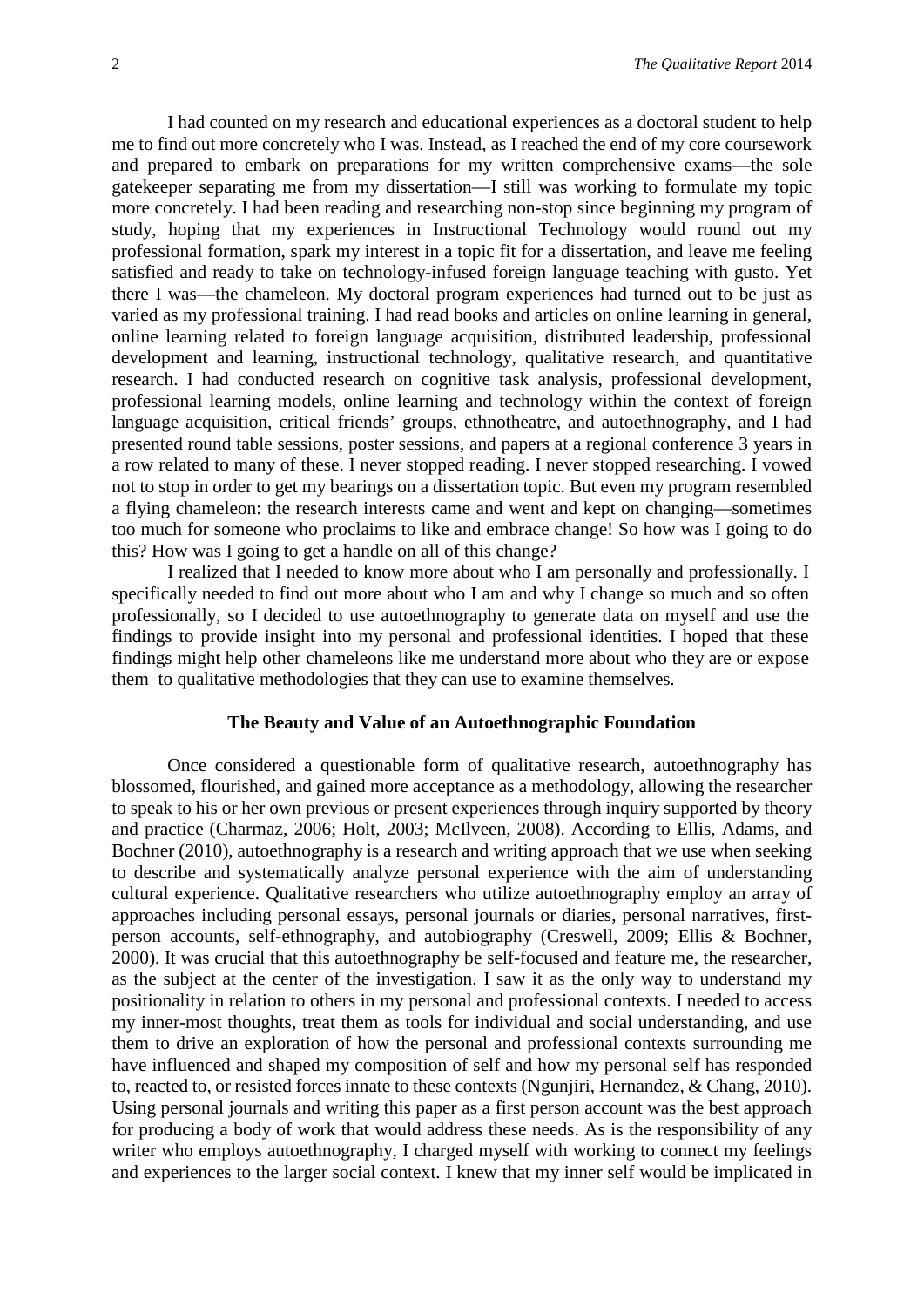the research process and vowed to approach writing responsibly, truthfully, and analytically to avoid putting myself as the author and research subject over the written piece itself (Atkinson, 2006).

I searched through numerous peer-reviewed journals and works and found many autoethnographic studies that spoke to the experiences of pre-service teachers (Freese, 2005; Nethsinghe, 2012; Placier, Cockrell, Burgoyne, Welch, Neville, & Eferakorho, 2005; Vasconcelos, 2011), teachers as researchers looking to improve instruction (Coia & Taylor, 2005; Feldman, 2005; Placier, Pinnegar, Hamilton, & Guilfoyle, 2005; Russell, 2005), and teachers as participant observers (Freidus, 2005: Kennedy-Lewis, 2012; Loughran, Berry, & Tudball, 2005), but none spoke directly to what I am trying to pin down: Why do I change so much and so often professionally? Why am I a chameleon?

I began by countering that question with a question: what is a chameleon? The answer to that question depends on whom you ask. In the animal kingdom, chameleons are members of the lizard family *Chamaeleonidae* that have been wowing scientists and non-scientists alike for over 300 years with their ability to change color temporarily based on environmental cues (O'Day, 2008; Rabinovich, 2013). Astrophysicists will tell you that chameleons are particles whose mass changes depending on their local environment, and they also may be responsible for the dark energy causing accelerated expansion of the universe (Brax & Zioutas, 2010; Steffen, 2010; Yurkewicz, 2010). When it comes to examining organizational citizenship behaviors (OCB) of employees, the term *chameleon* identifies employees who exhibit high levels of self-monitoring (one's ability to read and respond to social cues) are more likely to perform OCBs which are other-directed, meaning they help co-workers and work with them to improve individual and group performance (Blakely, Andrews, & Fuller, 2003). Blakely et al. noted that while chameleons bring with them the disposition to perform OCB directed at others, their ability to do so depends on the degree to which degree the organization enhances or limits these capacities. Even though most of Blakely et al.'s (2003) participants were male, I believe that the chameleon behaviors that emerged have applicability to employees of both genders, particularly in light of the authors' statement that some cues in the professional environment serve to promote "a culture of 'it's every woman for herself'." As the only teacher of my subject area in my workplace setting, I have experienced this feeling often, and it left me speculating about the themes of personal and professional self that this body of research would create. The aims of this autoethnography became clear. I needed to produce a body of work that compared my own personal and professional change experiences with change concepts discussed in the literature as a means of personal and professional exploration. Within that work, I also needed to situate my change experiences within the greater context of organizational citizenship behaviors.

#### **Setting the Stage for Creating Themes**

In an effort to understand more about who I am and why I change so often professionally, I began by reading about social categories and social descriptors to learn the correct terms for race, ethnicity, and other adjectives that I would need to consider using to describe myself. In my mind, I had imagined my autoethnographic experiences playing out à la "Who Do You Think You Are?" the television show on TLC (formerly The Learning Channel) that helps celebrities trace their ancestry through familial roots and connections that uncover family stories and often link the celebrities to significant people and events in history. I purposely re-watched a few episodes to settle my mind in the context of selfdiscovery, self-identity, and descriptors. My qualitative professor had recommended that I read Mitchell, Weber, and O'Reilly-Scanlon's (2005) book, *Just Who Do We Think We Are? Methodologies for Autobiography and Self-Study in Teaching*, and she insisted on loaning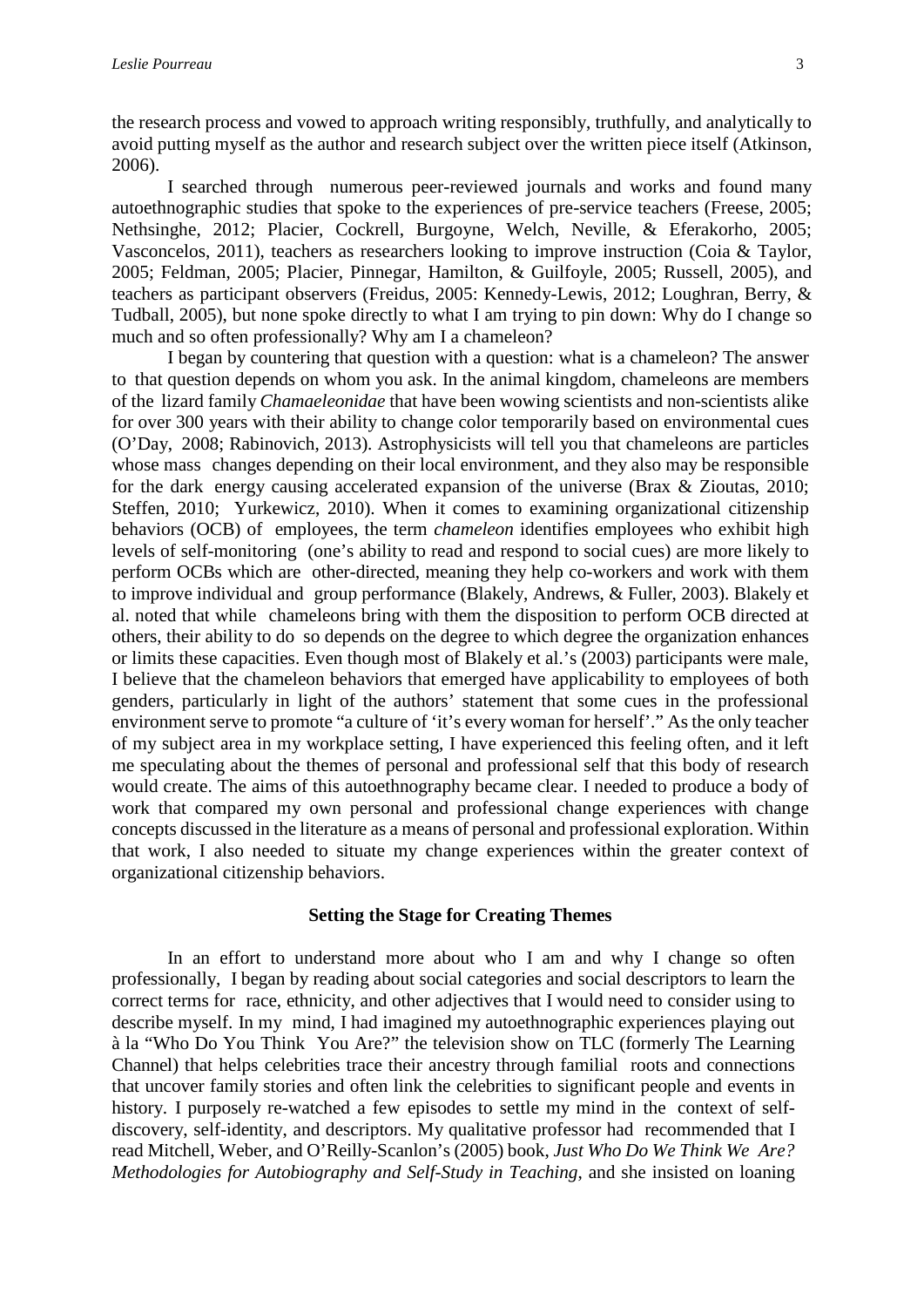me her personal copy so that I could get started. The first four lines of the chapter by Mitchell and Weber (2005) turned out to be exactly what I was looking for:

> *Just* who do we think we are? Just *who* do we think we are? Just who do *we* think we are? Just who do we *think* we are? (p. 1)

The simple wording and the careful placement of stress on one key word in this one question give it life in so many different contexts. I decided to frame my autoethnographic study by rephrasing these four questions from Mitchell and Weber (2005) and using them as my central questions for exploring my identity in four different contexts:

> *Just* who do I think I am? Just *who* do I think I am? Just who do *I* think I am? Just who do I *think* I am?

I intended for this study to provide answers to these central questions, but I also had to attune to why I need to know the answers to these questions. The questions with attunement responses to are provided below on Table 1.

With my central questions framed, the next step was to journal about my personal and professional identity. I wrote two sets of journals during the fall of 2013, one on a weekly basis during a 6-week time period as a part of the course requirements for an advanced qualitative research class, and the other that was continuous and spanned a 3-week period. The class journals centered on personal reflection related to my identity as a researcher, questions about my research as related to me, memos about the significance of my study to me and to the field of education, memos on identity and social categories, and the importance of key words in my research. The self-reflective journal documented descriptions of self-including feelings, emotions, and personal experiences from the past and the present within the context of my home, work, and learning environments. Before beginning each new journal entry, I purposely reread all previous ones to reawaken past memories and experiences. I wanted to relive and expose each emotion and use each nuance to position myself for writing as openly and as comprehensively as possible.

### **Listing for Emerging Themes**

My journals in hand, I now had to determine the best way to examine my entries for self-identity markers. I settled on two different approaches, opting to use Gilligan, Spencer, Weinberg, and Bertsch's Listening Guide (2003) coupled with thematic coding to examine my journal entries for responses to the four central questions about my identity. I felt a connection with the Listening Guide the moment I read it, and it quickly became the heart of my investigation. The Listening Guide is a four-step qualitative analysis that allows the researcher to examine self or others in the role of both the teller and the listener of the story (Gilligan et al., 2003). I used Step 1, listening for the plot, to listen to my story for the plot—the who, what, where, when, why of the events and contexts in the story. I used Step 2, the I poem, to focus on the voice of the "I" in my writing and listen to my first-person voice for distinctive cadences and rhythms and then to hear how I was speaking about myself (Gilligan et al., 2003). Doing this allowed me to attune to my writer's voice and listen to what I know about myself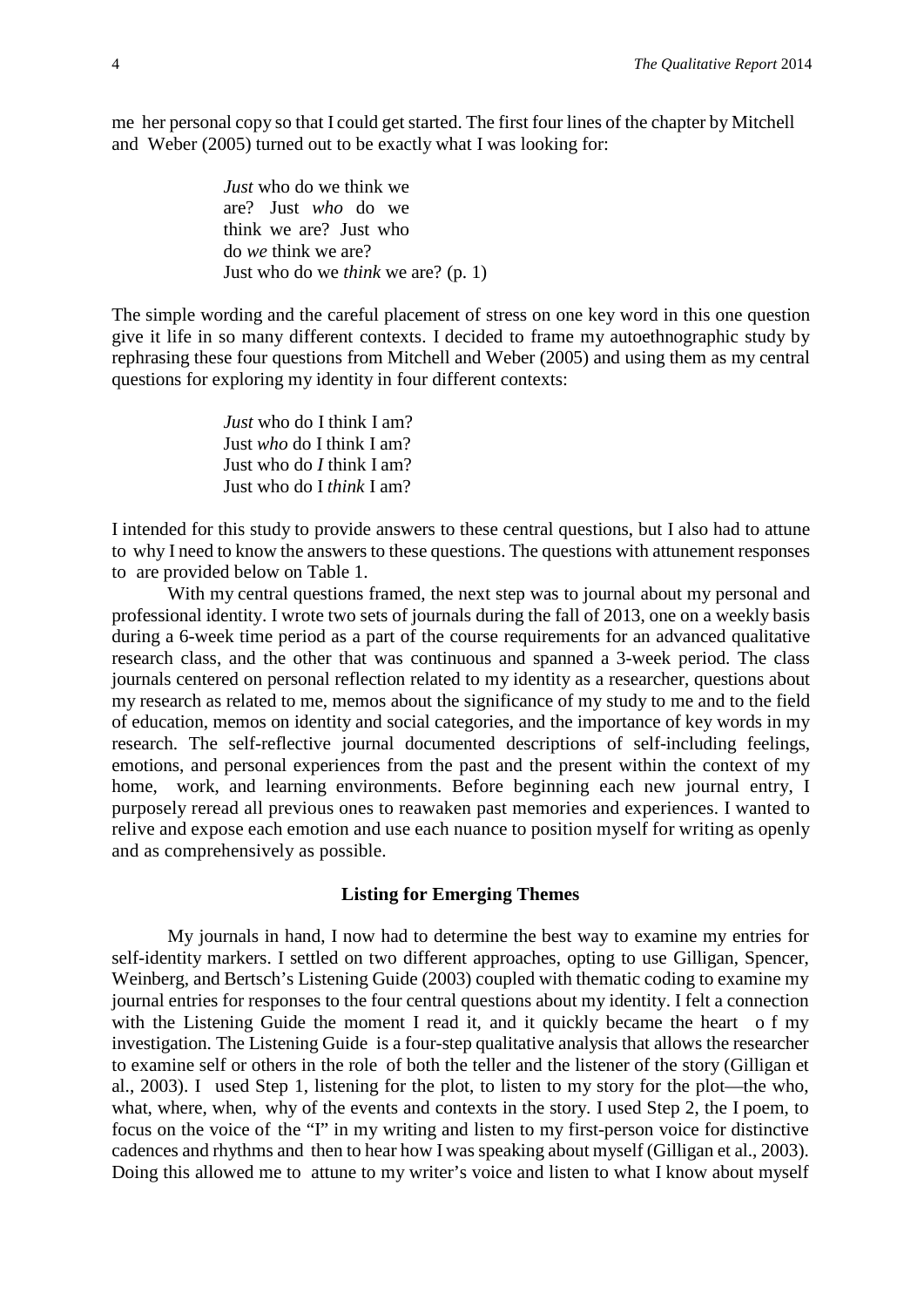(Gilligan et al., 2003). Step 3 is listening for contrapuntal voices, which served to bring analysis back into relationship with my four central questions. It allowed me to hear and develop an understanding of the different layers expressed in my experience within the context of these central questions and to listen for the counterpoint in my writing. In Step 4, composing the analysis, I revisited my writing via the first three steps, used what I learned about myself, synthesized what I learned through the entire process, and used this information to write up my findings for the Listening Guide analysis.

The next step was to upload all journal entries to Version 6 of ATLAS.ti (2011) and code the data in two rounds. The first round involved reading each journal entry for selfdescription markers and creating thematic codes that corresponded to each type of selfdescription marker I identified in the readings. I examined my thematic codes and compared them for commonalities, which generated a set of family codes. I regrouped my thematic codes by assigning each to a family code, and I examined each family code for its relevance and strength as an overall indicator of my identity and my propensities for change based on the number of thematic codes grouped under each. I then took the analysis results from Step 4 of the Listening Guide and compared them to all of the family codes in ATLAS.ti to generate common personal and professional identity themes. I examined these common themes for strength and relevance in their abilities to answer the study's four central questions about selfidentity in an effort to understand more about who I am and why I change so often professionally. I used the answers to these questions to examine my own change habits and attempt to generalize findings that other female educators could use to examine their own professional change habits within the larger context of our professional field.

#### **From Listening and Coding to Identity Unfolding**

My first step on the path to the personal and professional identity was to take a creative approach to listening for the plot. I took the entire contents of my five weekly journalsincluding title pages and reference pages included and plugged them into 10 different shapes on Tagxedo® (Leung, 2013): the world, a footprint, a ladies' high-heeled shoe (what the hell…it's a stiletto!), the Yin/Yang, the USA, a swallow, a star, a shooting star, a pear, and a cat. Tagxedo® generates word clouds based on a technique called "Stemming," which combines related words into a single word for determining the frequency of occurrence in the data (Leung, 2013). According to the Tagxedo® website, "at most one word per 'stem' will be shown, and among all possibilities, the one with the most common occurrence will be shown" (Leung, 2013). I examined the resulting word cloud for each image for the words that had the most visual prominence, a general indicator of high frequency use of the word and related words in the class journal entries. The lists of high frequency words from all 10 Tagxedo® images were then compared to identify words common to all ten images. Only words occurring in all 10 images were retained on each image list; all other words were removed from each list. Eighteen terms emerged as key words common to all 10 shapes: *context, feel, going, home, know, learn, Leslie, life, myself, need, professional, question, research, self, social, way, work,* and *writing*. These common words were then combined into a single list, and this new list was explored for enhanced meaning and connotations via a synonym search for each term on the website www.thesaurus.com. The synonym lists generated for each common term were then analyzed via meta-analysis for terms that I identified as those that spoke to me in the richest and most qualitative of ways, and at least three but no more than five synonyms for each term were selected for examination as to their relevance in helping me understand more about who I am and why I change.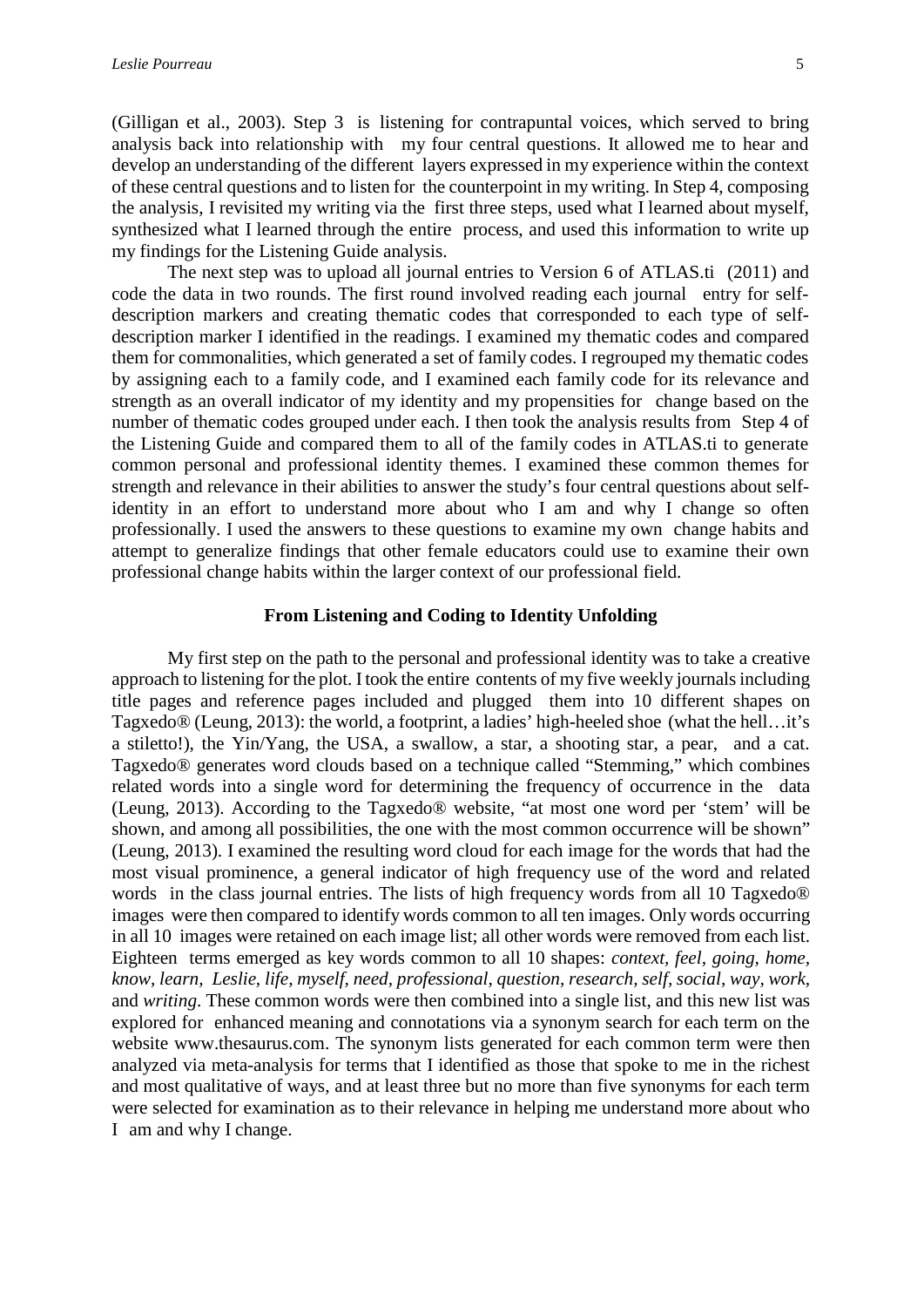| What questions are most<br>central to my study? | Why do I need to know this?                                                                                                                                                                                                                                                                                                                                                                                                                                                                                                                                                                                                                                                                                                                                                                                                                                                                                                             |
|-------------------------------------------------|-----------------------------------------------------------------------------------------------------------------------------------------------------------------------------------------------------------------------------------------------------------------------------------------------------------------------------------------------------------------------------------------------------------------------------------------------------------------------------------------------------------------------------------------------------------------------------------------------------------------------------------------------------------------------------------------------------------------------------------------------------------------------------------------------------------------------------------------------------------------------------------------------------------------------------------------|
| 1. <i>Just</i> who do I think I am?             | I find it paradoxical as an American that within our culture, we<br>are both encouraged to speak to our accomplishments while at<br>the same time take steps to downplay them by saying that we<br>are<br>just                                                                                                                                                                                                                                                                                                                                                                                                                                                                                                                                                                                                                                                                                                                          |
|                                                 | , whereby the space represents a profession or an<br>accomplishment. It is as if we are required to say something<br>about ourselves but not too much lest we want others to view<br>us as conceited, pretentious, snobby, elitist. I need to see if<br>these perceptions present themselves in my data. I need to<br>know if how I view myself is how others view me.                                                                                                                                                                                                                                                                                                                                                                                                                                                                                                                                                                  |
| 2. Just who do I think I am?                    | French and Spanish have a very unique way of expressing<br>profession as a description of self as related to one's identity:<br>Je suis professeur. Yo soy maestro. Both languages treat<br>profession as a personal attribute or adjective marker as a<br>description of self. English does not have a way to do this tied<br>up in one neat phrase. Perhaps French and Spanish are on to<br>something. The English-speaking American in me, however,<br>feels the need to qualify my identity more clearly and in my<br>native tongue. I need to know who I am because I need to<br>determine to what extent my profession defines my identity.<br>Am I a teacher or am I person who teaches? I need to know if<br>my professional identity is separate from my personal<br>identity—or if it is even possible to treat them as two separate<br>identities.                                                                           |
| 3. Just who do $I$ think I am?                  | Within American culture, job title and job advancement are<br>equated with success. I have worked for nearly two decades as<br>a K-12 classroom teacher, yet I now see that I have not felt<br>entirely satisfied on the job the entire time. Is it that I truly am<br>dissatisfied with my vocational choice, or am I ashamed that I<br>have not taken action to advance my career according to what<br>my culture says and values as professional success. I need to<br>know who $I$ think I am because coming to terms with my<br>perceptions of self is the only way to discover why I entered<br>into public K-12 teaching, why I have chosen to stay in the<br>classroom instead of moving into a leadership position, and<br>where I want to go next and what I want to do next<br>professionally. I need to know if there are indications that I am<br>positioning myself for more change and, if so, how that is<br>occurring. |

**Table 1.** Attuning to Central Research Questions (Mitchell & Weber, 2005)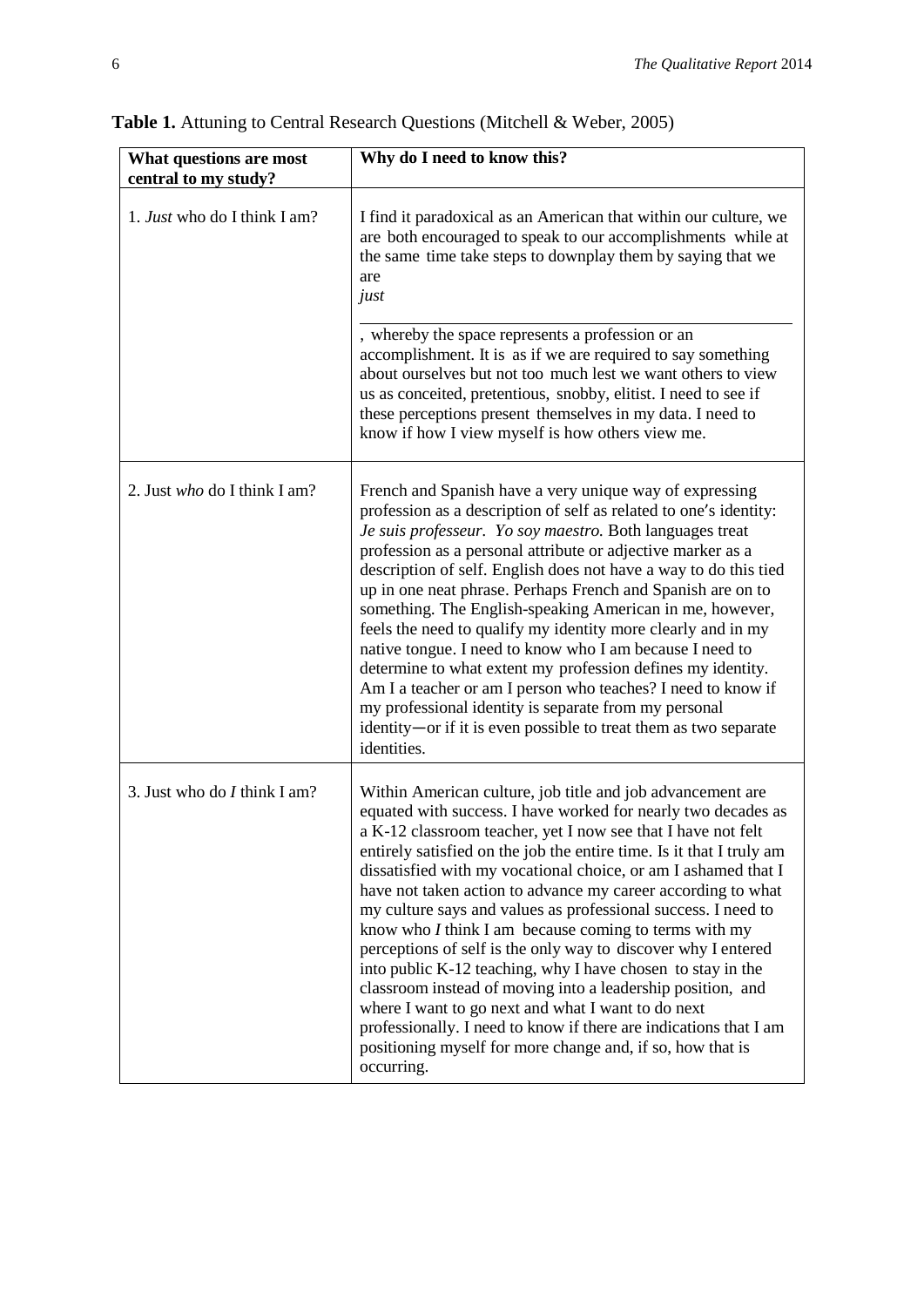| 4. Just who do I <i>think</i> I am? | Having grown up an American in American culture, I am all            |
|-------------------------------------|----------------------------------------------------------------------|
|                                     | too aware that what others think about me as a professional and      |
|                                     | as a person is supposed to be just as important, if not more         |
|                                     | important at times, that what I think of myself. I don't bow         |
|                                     | easily to peer pressure and I don't think that what others think     |
|                                     | about me is the only thing that matters. This makes it all the       |
|                                     | more important to know because who I think I am is how I             |
|                                     | view myself, and it might not be an accurate representation of       |
|                                     | the reality of who I am. Exploring who I <i>think</i> I am will help |
|                                     | me come to terms with the reality of my identity within the          |
|                                     | context of my profession. I need to know how much of what I          |
|                                     | perceive about myself is accurate.                                   |
|                                     |                                                                      |

The first step of the Listening Guide was to provide a listener's response to the writings. My listener's response was based on my analysis of the Tagxedo® images and the associated synonym exercise. In going back over the Tagxedo® images, what first struck me were the types of symbols I chose for my Tagxedo word clouds. Iselected images that reflect my gender, such as the stiletto; images that carry positive connotations, such as leaving an imprint, thinking nationally and globally, and the ebb and flow between oppositional forces and making them work; and images that references positive or upward movement or advancement, such as the flying sparrow and the shooting star. I was not sure where the pear fit in, but now that I think about what I associate with pears (sweetness, texture, fragrant aroma, warm yellow color, a food that always makes me think of France), I sense that the pear serves to remind me of the things I enjoy in life and to make more of an effort to enjoy life. As for the cat, in addition to it being my favorite animal, I have come to see that I have traits in common with the feline personality: I enjoy my independence; I am particular about my food, my appearance, my reputation, and with whom others associate me. Now if only I had nine lives!

In reading over the analysis and meta-analysis of common terms to each Tagxedo® image, I surmised that I like any context to consist of a steady and reliable frame of reference for all things in life. This type of framework or context will drive the feel of any situation. When I am on the job, I move--I am alive, I am at work, and I always am in the process of doing something. I value family, home, and feeling that I am in my element. I like to be sure of things in life, and I love those moments when realization hits and I become cognizant, informed, and one step closer to mastery. In work, academic, and personal settings, others have told me that I write well, but I do not equate that with being a good writer. When it comes to learning, whatever the concept, I grasp it, master it, commit to memory, drink it in, and soak it up. This is how I learn and how I like to learn. As a person, I have learned that I can pack a sting when I want to or need to just as easily as I can be smooth. I believe that when you cease to look for reasons to grow, to extract the essence from life's experiences, to live with verve, vigor, and vitality, you die.

The next step in the Listening Guide prescribed the writing of the I poem. I constructed one I poem per class journal for a total of five I poems. When I lined up the I statements from Class Journal 1, the result was the following poem:

I am I am me Who I am I have ascribed I believe I recognize and accept I am unique and different I feel very strongly pulled I am sure I aim to write I am here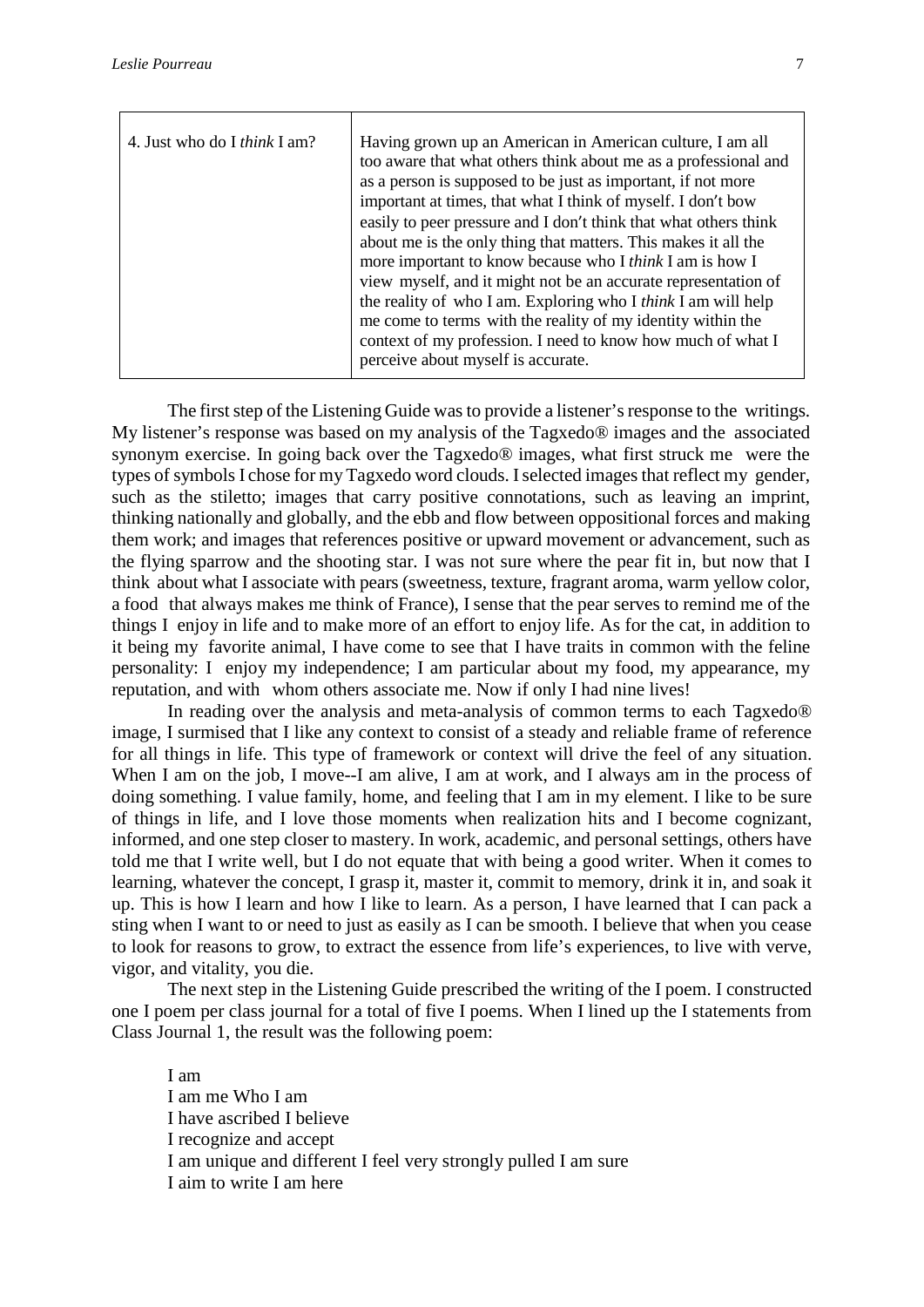All I ever learned I had the pleasure I believe I recognize I embark I will be forced to examine Who I am What I stand for I equate this I like thinking I may have correct suspicions

In the full text of this journal, I wrote about the past and present parts of my graduate student persona that describe my understanding from my perspective of what it means to be a graduate student and a researcher with my own thoughts and ideas waiting to be tapped into, worked over, reshaped, and refined into a final product. When I listened to the I poem for this journal, I heard a narrative dominated by a theme of self-awareness my thoughts, beliefs, and aspirations, combined with anticipation of what the future holds for the academic journey that I have embarked on as a doctoral student.

I wrote the full texts for Class Journals 2 and 3 to explore] change at work in my life in two different areas. The first section of Class Journal 2 spoke to the professional ups and downs and related emotions that I experienced when I unexpectedly lost my job 3 years ago to a reduction in force initiative under my previous employer. In the second section of this journal, I talked about how change currently is at work in my life via my decision to go back to school and complete a doctoral degree. When aligned into an I poem, the I statements lined up to create two I poems in one as seen below:

Class Journal 2 Almost before I knew what had happened What I had said I like change I like to change I don't know anyone I certainly didn't choose I was a financial and low-man-on-the-totem-pole cut I had to take lemons and make lemonade I was gainfully employed again I shared I knew I was turning down work I thanked him for taking time to call While I appreciated the difficult position I was already committed I commit to the process I don't waiver I don't choke That's the way I am When I change

\*\*\*\*\*\*

I'm going When I finish writing this piece I will be going When I wake up each Monday morning Where I am going is to work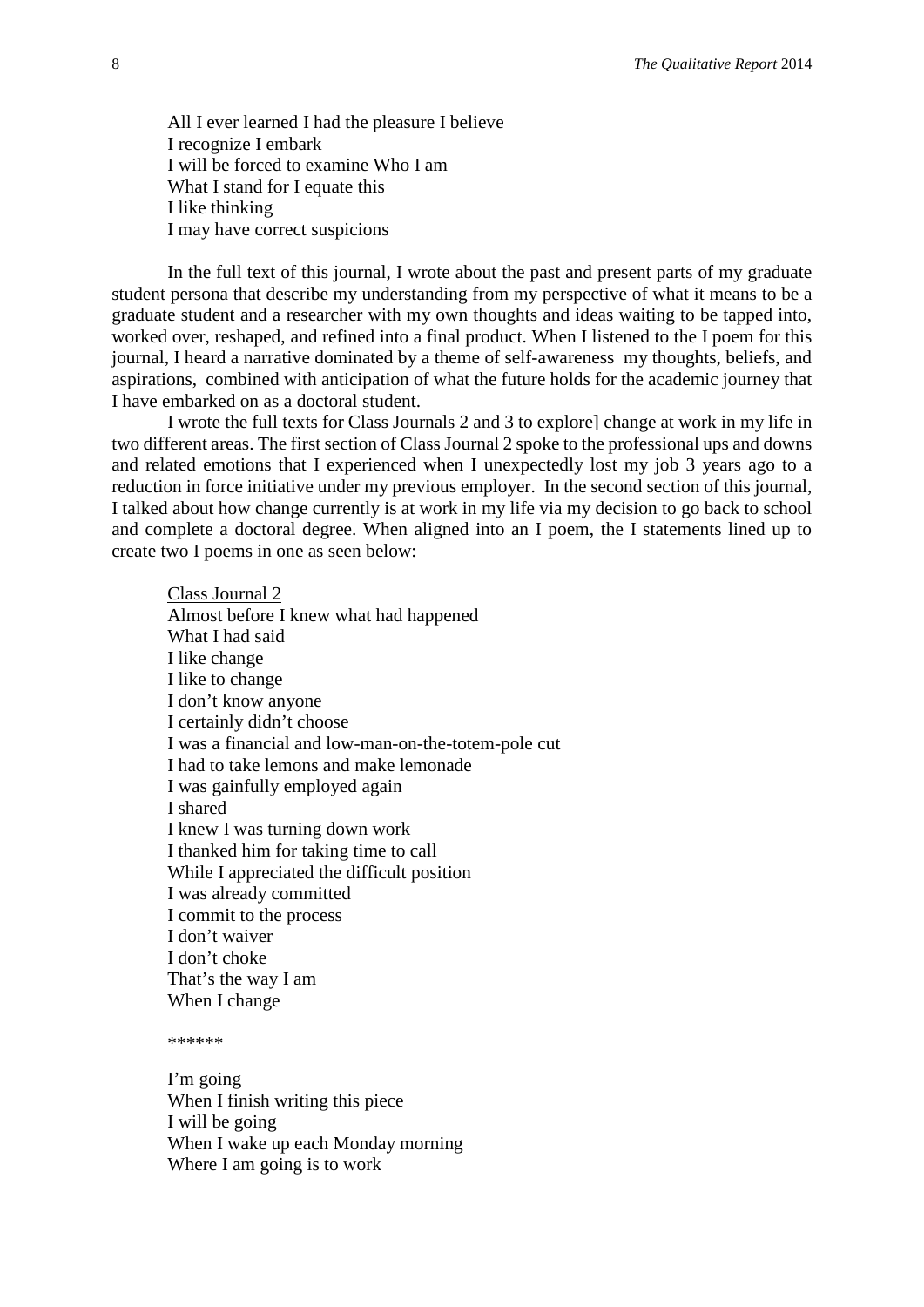I am going to meet I can take them by the horns and learn as much as possible I have been teaching I also feel like a part of me is missing I have felt my wings I cannot wait to see I have revisited pieces and papers I find myself reading them I ask myself questions and make comments Why did I write it THAT way? What was I thinking? I really hope What I was trying to say I know a much better way

Class Journal 3

I have chosen to embark on an autoethnography I feel like I need to know myself I matter I am the topic

The way I wrote the first part of the I poem for Class Journal 2 communicated a strong sense of forced change, and I could hear the ways that one change threatened to undermine my ability to survive professionally and financially while implying that this same forced change paved the path for change by choice. I found that the second part of the Class Journal 2 poem aligned with the poem extracted from Class Journal 3, and they worked together to speak about me going places—literally and metaphorically. Everything that I have experienced and continue to experience becomes the springboard for moving forward to future endeavors. I heard the recurrent theme of anticipation noted in the I poem from Class Journal 1. I have changed, I am going places, I matter, and it is time to get to know myself.

Throughout Class Journals 4, 5, and 6, I described who I am as a person based on past experiences; my belief system; choices I made as an adult about my studies, my career, and my personal and family life; my struggles with perceptions that I don't fit in; and the overwhelming sadness I carry with me because I feel like I don't have a home. The I poems from these journals highlighted those points with a fierce, insistent intensity, particularly my belief system and who I am professionally, socially, and emotionally based on my past and my aspirations. The recurrent themes of anticipation and embarking on a journey remained constant; in these poems, they particularly manifested themselves in lines that attuned to the student/novice writer I am, the academic/professional writer I want and strive to be, and the journey to discover just who I think I am. There are several places where I heard a recurrent theme of struggle or oppression: the struggle to find myself, the struggle to be recognized at work by an employer who has never acknowledged me professionally, the desire to establish a sense of home, the struggle to make others see me the way I do—that I matter and that I can and want to make a difference because of my diverse skill sets professionally, culturally, and linguistically. These poems highlighted the things that bring me joy and the things that bother me socially, professionally, and ethically. From Class Journal 4:

I'm no Einstein I am far from being the one that just fell off of the turnip truck I love learning I've rediscovered my love of research and finding answers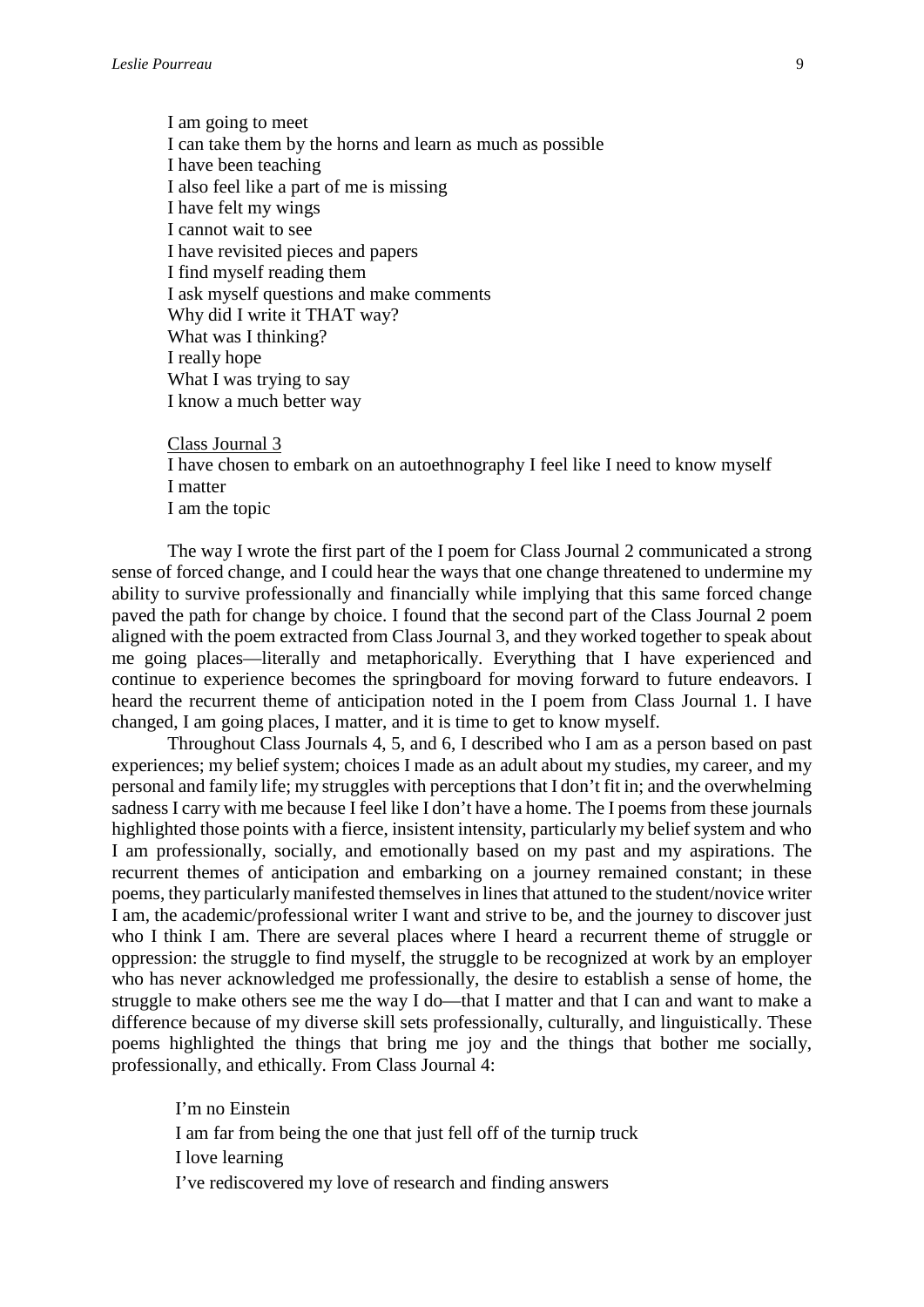I have multiple degrees I also hold multiple certifications

I am not sure How well I have begun I plan to press on See what else I discover What I truly and deeply value

These passages spoke of my love of learning, research, and discovery despite phrasing that is only somewhat complimentary of my intelligence. I heard the first passage saying that the joy I derive from learning and my diverse professional preparation background are of value to me, while the second one highlighted my desire and willingness to press on with discovery a journey—to see what awaited me in the unknown future.

The next passage offered my first glimpse at feelings towards others, particularly with regard to people who engage in dishonest behaviors.

I have a big problem with people who sacrifice honesty

I have an even bigger problem with people with people who know about it

I value being successful in work and life

I value achieving success through honest means

I believe that American culture becomes more superficial by the minute

I see that as a huge tragedy in our culture

I believe in helping others because you feel genuinely feel called to do so

I heard this passage saying that I have a low tolerance for dishonesty and certain tendencies in American culture. These lines emphasized the importance I place on honesty and sincerity in one's moral fiber.

The next two excerpts spoke to the enthusiasm that I have for taking formal steps to learn more about myself. What I first described as excitement of exploration of self would be better described as discovery, and coupled with the enthusiasm I have for going on a journey, emerged as a theme in the I poem. I heard discovery in the Class Journal 4 as a wide-open set of possibilities, but in the Class Journal 5 it became applied to a narrower field of discovery based on my choice to enter the teaching profession and my decisions thus far in my career to remain in the classroom as a teacher. I began to see choice emerging as a theme as well.

Class Journal 4 Class Journal 5 *just* who I think I am I find it paradoxical just who I *think* I am I need to know this I am excited! I need to determine

I am going to examine *Just* who do I think I am? just *who* I think I am I want to explore this further just who *I* think I am Just *who* do I think I am? Just who do *I* think I am? I need to know this I think this is the only way to discover Why I entered into teaching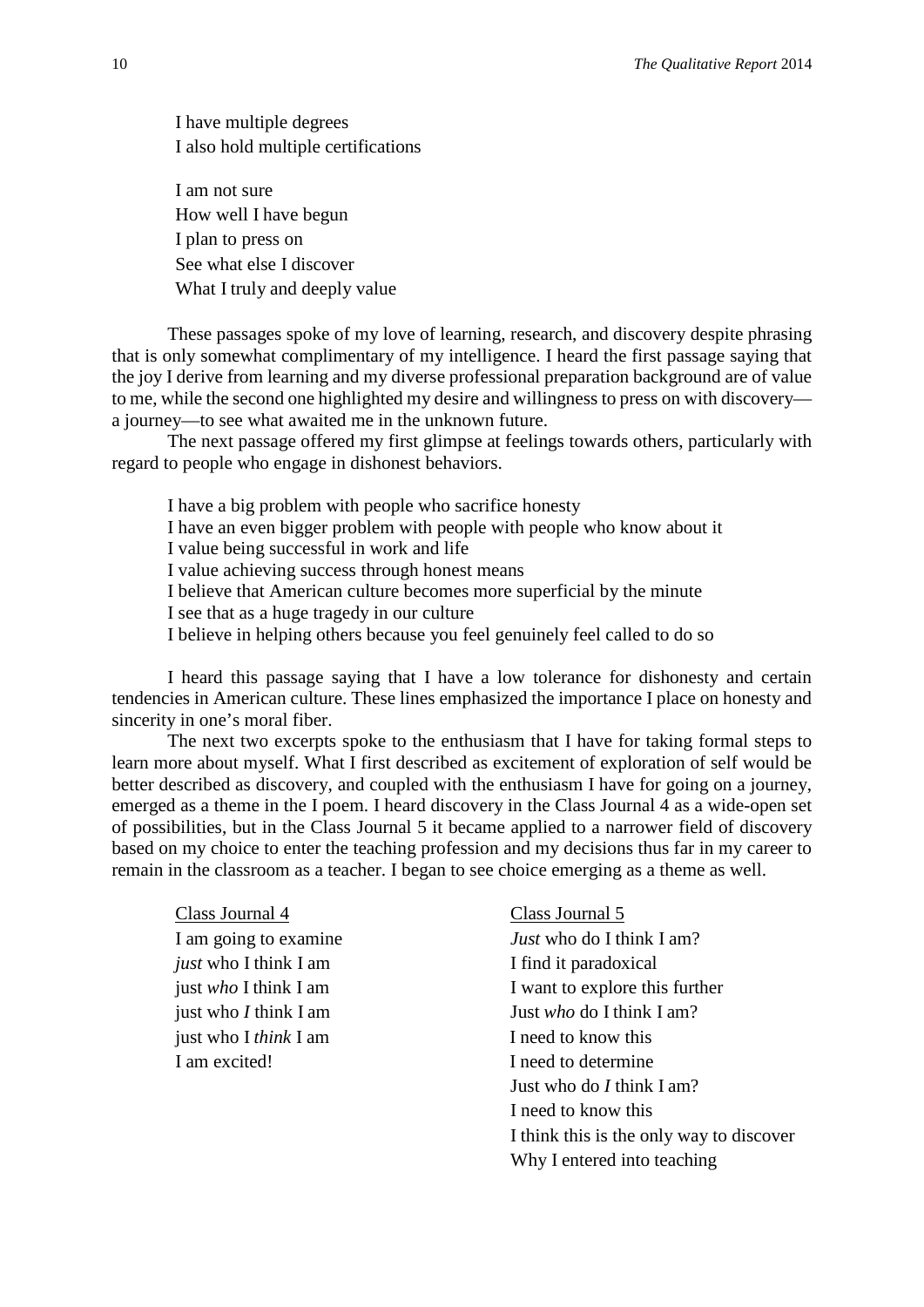Why I have chosen to stay in the classroom Where I want to go next What I want to do next Just who do I *think* I am? Who I think I am Is how I view myself The reality of who I am Exploring who I *think* I am

The next two passages, also from Class Journal 4, attuned to my social and cultural backgrounds and experiences almost as if they were two different lives or lifetimes. I knew that the lines in the first passage referred to my identity and some of the places I lived from birth until I finished high school: "Until I finished and moved." I heard them attuning to flat facts and not much in the way of imagery or description. The second passage also spoke to what I had done and where I had been—journeyed—thus far in life, but the journey was far different from the one described in the first passage. Discovery leading to a new identity resulting from change by choice emerged as a theme. The lines that referenced everything that I have experienced in France and through French language and culture attuned to this.

Who I currently am Who I have been thus far in life The positions I have held The social roles I have played I am female I am of northern European descent I have not been able to substantiate I was born in the United States I have lived here all of my life I was born in O\*\*\*\*\*\*\*\*\*\*\* I lived there and in A\*\*\*\*\*\*\*\*\* I lived from the time I started high school Until I finished and moved

I am 44

J'ai 44 ans Tengo 44 años I still am a daughter, a sister, the oldest sibling I have acquired new identities I grew up Episcopalian I was born into the middle class I think my social and cultural experiences have made me more upper-middle class I've been to formal social functions in France I can honestly say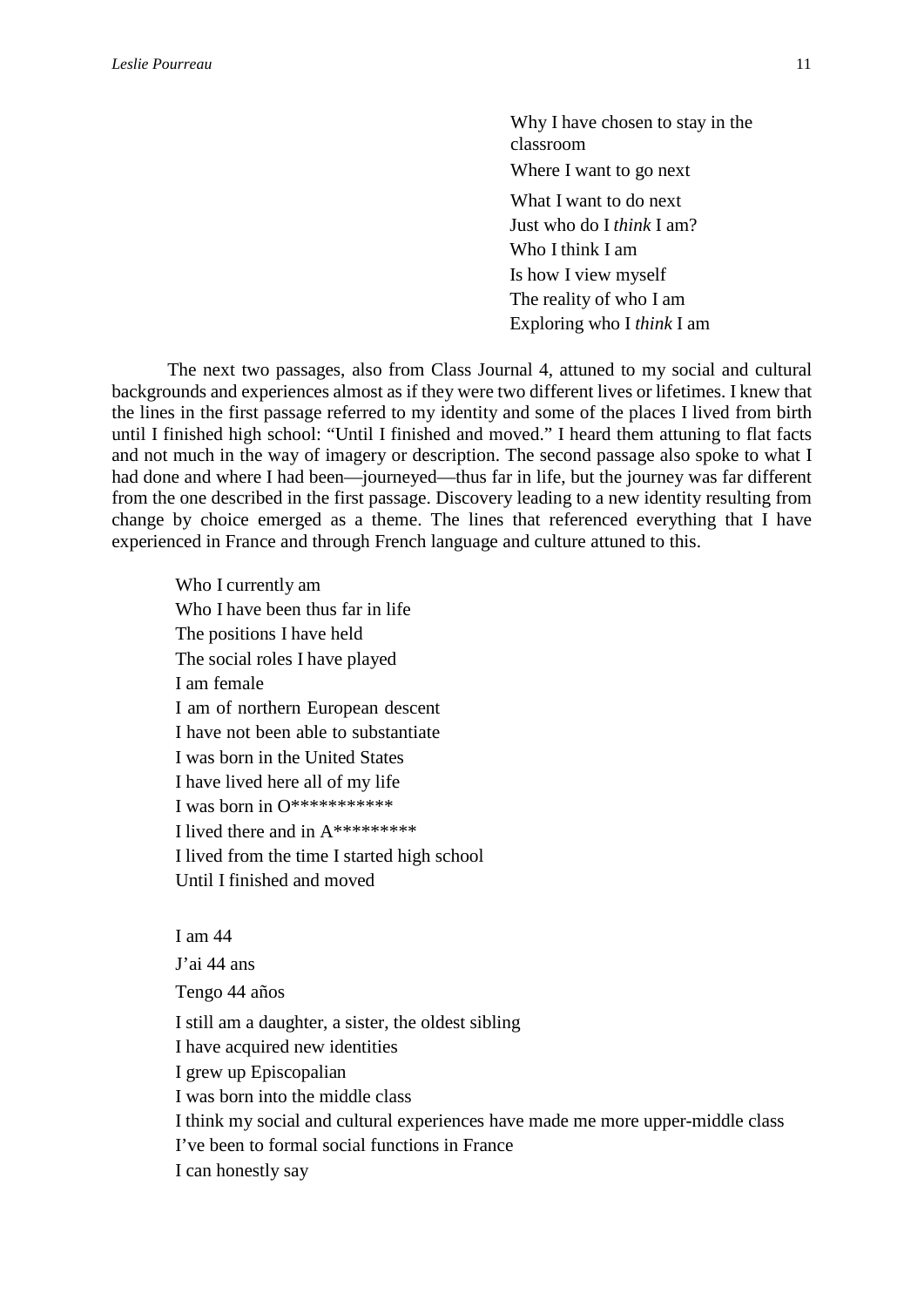I felt a bit like Eliza Doolittle I do enjoy dressing up for special occasions I do enjoy intellectual discussion I really had accomplished something by doing it all in French

The phrasing of each line in the second excerpt was richer and more descriptive. I heard the lines attuning to accomplishment on my part and a strong sense of pride in my new self, my new identity. I heard that I had made discoveries about myself along the way through new linguistic and cultural experiences, and their voices were saying, "Way to go! You did it! You transformed yourself and created a new identity for yourself!"

Yet for all that I heard the lines telling me that I have accomplished, I also heard them attuning to a gap in my life, a very large, raw, nasty, and gaping hole, almost like a wound on my soul and my persona. I heard them telling me that I do not have a home. Take a look at the following excerpts:

I don't have a home of my own like that To which I have paid many visits over the years Even as I write this I am crying I have adopted them in my mind as my home I do No wonder I am passionate

I have learned I don't feel like I have a home No matter how hard I try I so often feel like a stranger I feel like I don't fit I feel like home is not a place It is wherever I am with my husband and family I hope my children never feel the way I do

I heard this I poem telling me that I don't have a home, almost mocking me for not having a home, and mocking me for having been so cowardly as to adopt someone else's home (my husband's) as my own because I couldn't get one of my own: "I don't have a home of my own like that / to which I have paid many visits over the years / Even as I write this / I am crying / I have adopted them in my mind as my home." And I heard the I poem telling me that it sounds like I have given up trying to associate a place with home and instead have settled for telling myself that home is wherever I am with my husband and our children. But I heard the poem telling me that it's all a lie with the one line that seals the deal: "I hope my children never feel the way I do." I heard the poem saying, "See? You think you've fooled yourself, but you haven't. You still don't have a home." I heard these lines saying that I have fear of failing as related to my female gender: as a woman, as a wife, as a mother, I do not have a home and have failed to provide one.

Yet despite my lack of a home, I have not slowed down trying to spread my wings and fly. The following I poem excerpts from Class Journal 6 spoke to that: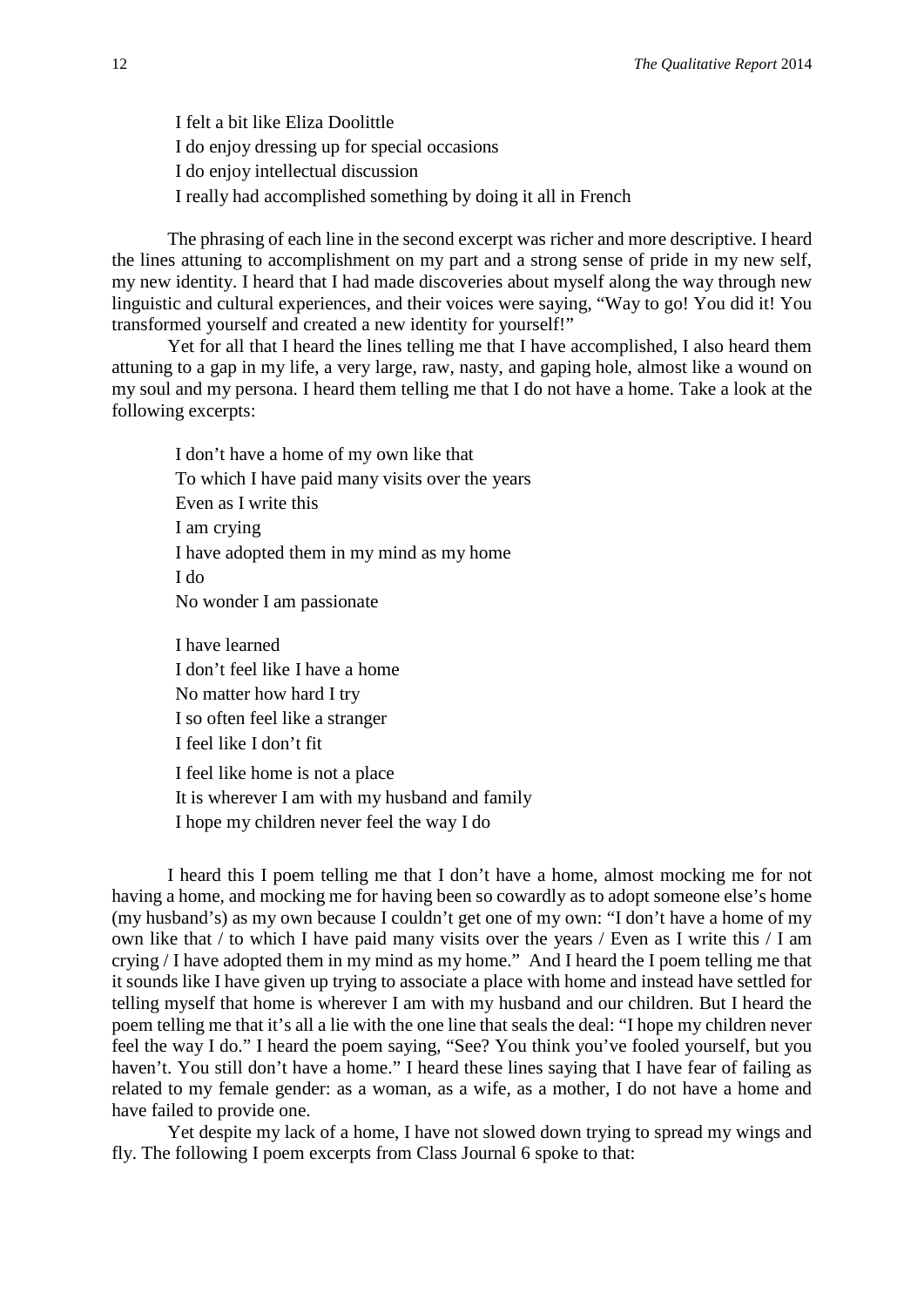I intend for my autoethnography to leave an impression I AM a woman I feel like I am taking off I know how to shine I want to be noticed

I conducted a synonym search I cannot be defined! It is not that I am without meaning I am so full of meaning A higher return than I expected!

I heard the strength in my identity within the context of being a woman: what I am, what I feel like, my high level of confidence in myself (I conducted a synonym search / I cannot be defined!/ It is not that I am without meaning / I am so full of meaning / A higher return than I expected!). I heard the lines telling me that I am bright and strong, a force to be reckoned with and ready for someone to take notice of it!

These last class journal excerpts, all from Class Journal 6, were the gems of that piece. The full version described the urgency with which I knew I must work to complete this autoethnography, and the I poem spoke to that urgency through lines that evoked my rise to action, my developing understanding of the writing process, and the knowledge that even things that need to be rushed for the sake of finishing sometimes simply work at their own pace and cannot be rushed for anything.

I move I am alive I am at work I always am in the process of doing something I will have to find a way to capture the essence of the movement in my writing I like to be sure of things I love those moments when realization hits I become cognizant, informed, and one step closer to mastery As I write I will work equally hard I examine my knowing about knowing myself about knowing myself This is how I learn This is how I like to learn I want the reader to feel that I want the reader to take a firm hold of the rope, tie a contextual knot, and hang on I need to make sure that my writing bears the fruits of my labor I have been told that I write well I don't think it's the same as being a good writer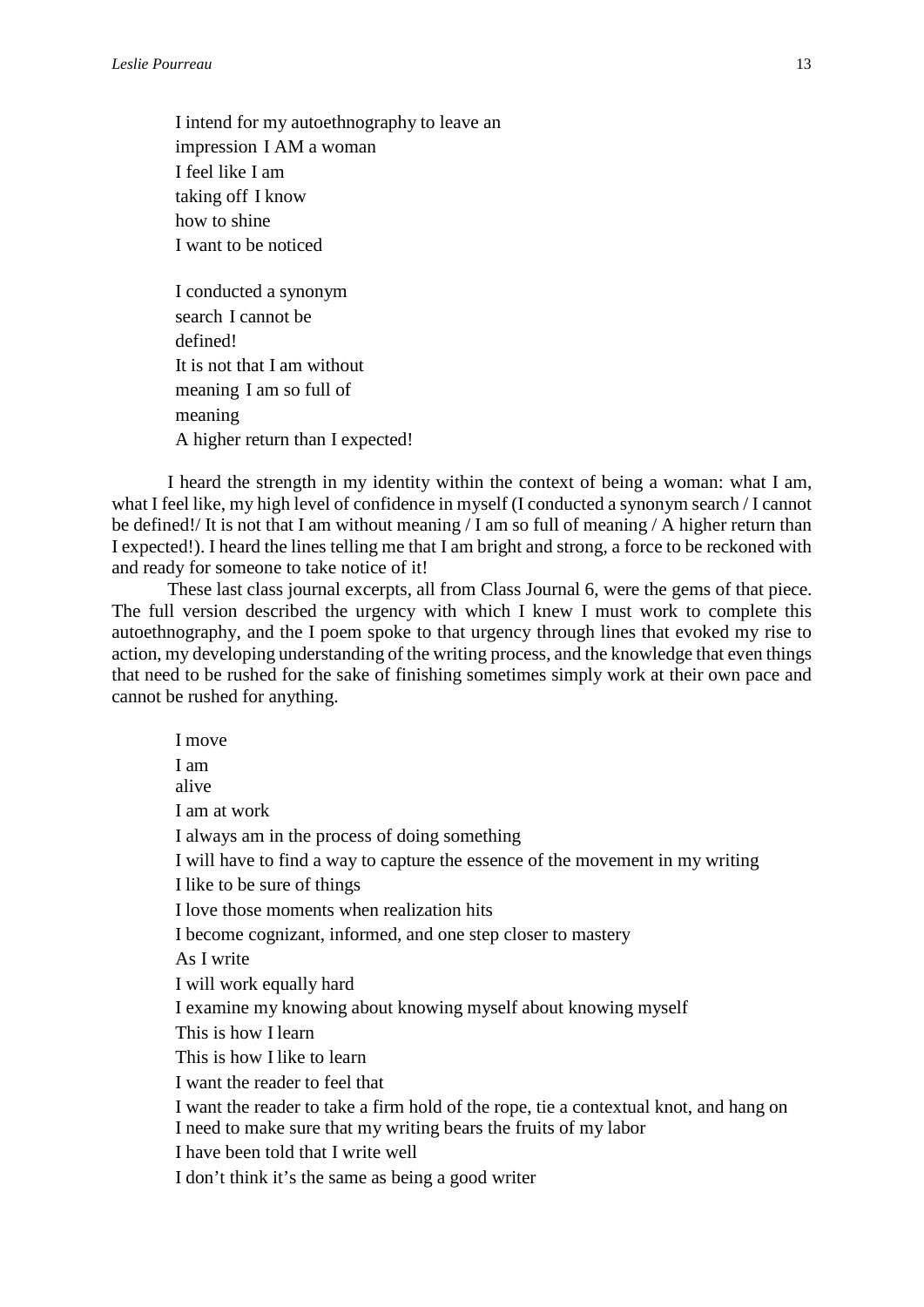I want to be a good writer, a good author…a good speaker of the written word I have things I need to do I need to know who I am I need to tell my story I need to know exactly who I am Before I embark on my dissertation I want to be sure that I come across as a professional in my writing I will have to temper that I am in search of knowledge So that I know I am on the right track I feel that research and questioning go hand in hand

I heard myself speak to and acknowledge the sense of duty and urgency underlying the tasks that lay before me: finishing this piece, finally having that long sought-after understanding of self and understanding of why I change so that I can embark peacefully on my dissertation. These were my hopes, but were the realistic? Were they destined to forever remain as goals that loom on the horizon and keep me moving forward?

Interestingly enough, both the full version of my 3-Week Journal and the I poem that I pulled from it accomplished the same goal: they described my professional journey. Johnny Saldaña (2003) referred to a play as life with all of the boring parts removed. The I poem for this journal captured just that: the essence of the piece with all of the boring parts removed. I heard myself talking again about my love of learning. I downplayed my intelligence but I didn't hesitate to play up my language skills, my multiple certification fields, and my multiple degrees. I heard more reaffirmation about my love of languages and other cultures, my beliefs in working hard to get what you want and to achieve success, and the personal pride that comes when others recognize your accomplishments or contributions. I also heard myself attuning to the opposite: family members making jabs at me for my educational endeavors, odd looks from others because I never speak just one language, feelings that I'm going nowhere fast in my job despite my levels of education and my skills, and the self-description that I'm an oddball professionally and in life that doesn't really fit in but too bad—that's just who I am, so accept me as I am or not. I heard happiness and joy, and I heard anger, frustration, and disappointment. What an opportune time to move to the next step in the Listening Guide—the contrapuntal voice.

According to Gilligan et al. (2003), listening for contrapuntal voices offers a way to listen for counterpoint in the text(s) being analyzed so that different strands speaking to the research question(s) can be identified, specified, and sorted out. I chose to reexamine the I poems from Step 2 for contrapuntal voices. While I did not notice any strong contrapuntal voices at work in the I poem for Class Journal 1, the I poems resulting from the other class journals were contrapuntal delights. Statements by me that I like change played against statements about change being forced on me when my job was eliminated 3 years ago. At the same time, I hear statements about forced change experiencing their own contrapuntal voice in the form of me turning down work, a re-hire opportunity from my ousting employer because I had been offered a position by my current employer and chose to take it. I wrote that I'm no Einstein but countered that with statements about having rediscovered my love of research being in a doctoral program, meaning I didn't get to choose to enroll but had to be chosen based on academic performance and merit to be chosen for enrollment. All of the I poem lines that spoke to my life before college and my life since college were all contrapuntal voices for each other: born and raised a native speaker of English in the United States in contrast with being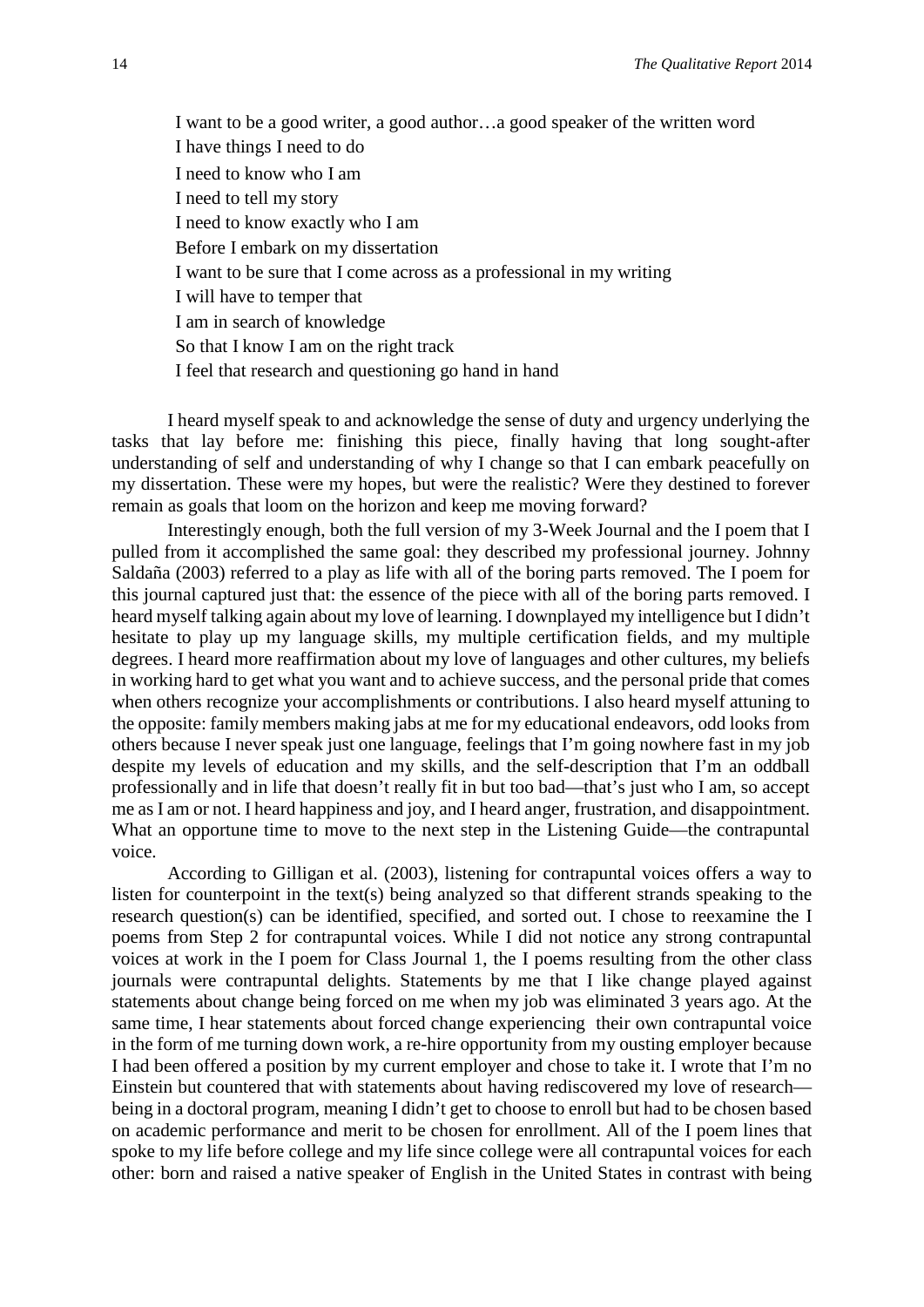married to someone from another culture, speaking two languages other than English with very good fluency, and being able to teach those languages as a part of my job qualifications. There was evidence that I am proud of my academic accomplishments and want others to be proud of me because of those accomplishments, but the only ones who have demonstrated their approval of my successes are people whose achievements are the same or similar.

The final step in the Listening Guide is composing an analysis of the previous three steps. For me, the purpose of this last step was to examine what I have learned about who I think I am and attune to how I have come to know this. I examined my descriptions of self based on my origins, my social and cultural experiences, my academic experiences, and my professional training, and I found that I am more proud of who I am now as an adult than I am of who I was as a minor during the first 18 years of my life. I learned that journeys and discovery are a large part of who I am: I have made choices in life that have expanded my horizons culturally, linguistically, academically, and professionally. I learned that I am always looking to learn more so that I am in a better position to do more personally and professionally and can do so by choice or by force based on the circumstances. It was difficult to read that I feel I have failed to establish a sense of home for myself, and it troubled me greatly because I realized that I feared I had failed to establish a sense of home for my own family. I suspect that I seek out new experiences and seek to change because I am looking for professionally what I cannot provide for myself on a personal level, but I do not have enough evidence to draw this as an absolute conclusion.

#### **Identity Unfolded: Social and Cultural Connections**

With my identity unfolded, it was time to pull it all together and provide answers for my four central questions. To begin with, just who do I think I am? Before embarking on this autoethnography journey, I used to think that I was just a person and that it was sufficient to describe myself using a large handful of terms de rigueur based on social, ethnic, and cultural descriptors suggested by Kihlstrom (2013) and Deau (2001): woman, White, American, French, 44 years old, mother, parent, sister, aunt, daughter, wife, married, sister-in-law, oldest sibling, middle-class, Republican, a mixture of conservative and liberal, Catholic, teacher/educator, and student. I simply thought I was just supposed to look for terms that I felt best described who I currently am or who I have been thus far in life in terms of the positions I have held or the social roles I have played. I also thought I was just another 21st-century woman working a full-time job and trying to complete a doctorate degree while being everything that my family and my profession need me to be. I have found out that I am just wrong. To view myself as just anything is wrong because I need take a moment to position myself within the larger context of my profession. I wrote in one of my class journals that I was hoping to find that I was more than just a teacher. And now the realization has come full circle and hit me. I remember a time when I was in college and someone who knew that I was majoring in languages told me that if all else failed in my pursuit of a career, I could just teach. There is no just to teaching, and there is no being just a teacher. Being an educator is not easy. It is not glamorous. You don't really get the summer off, because you spend a large part of it reviewing what you did the year before and reworking it in hopes of making it better for the upcoming year. Being an educator often requires you to put other people's children ahead of your own. I wonder just how many other professions in the world require people to give of themselves 100% every day for someone else's child. If anyone ever tells you that you are just a teacher, then they are just wrong. Based on my findings from this autoethnography, everything I do and am professionally I take personally, and everything I am personally I infuse ethically and appropriately into my teaching. That is what teachers have been trained to do for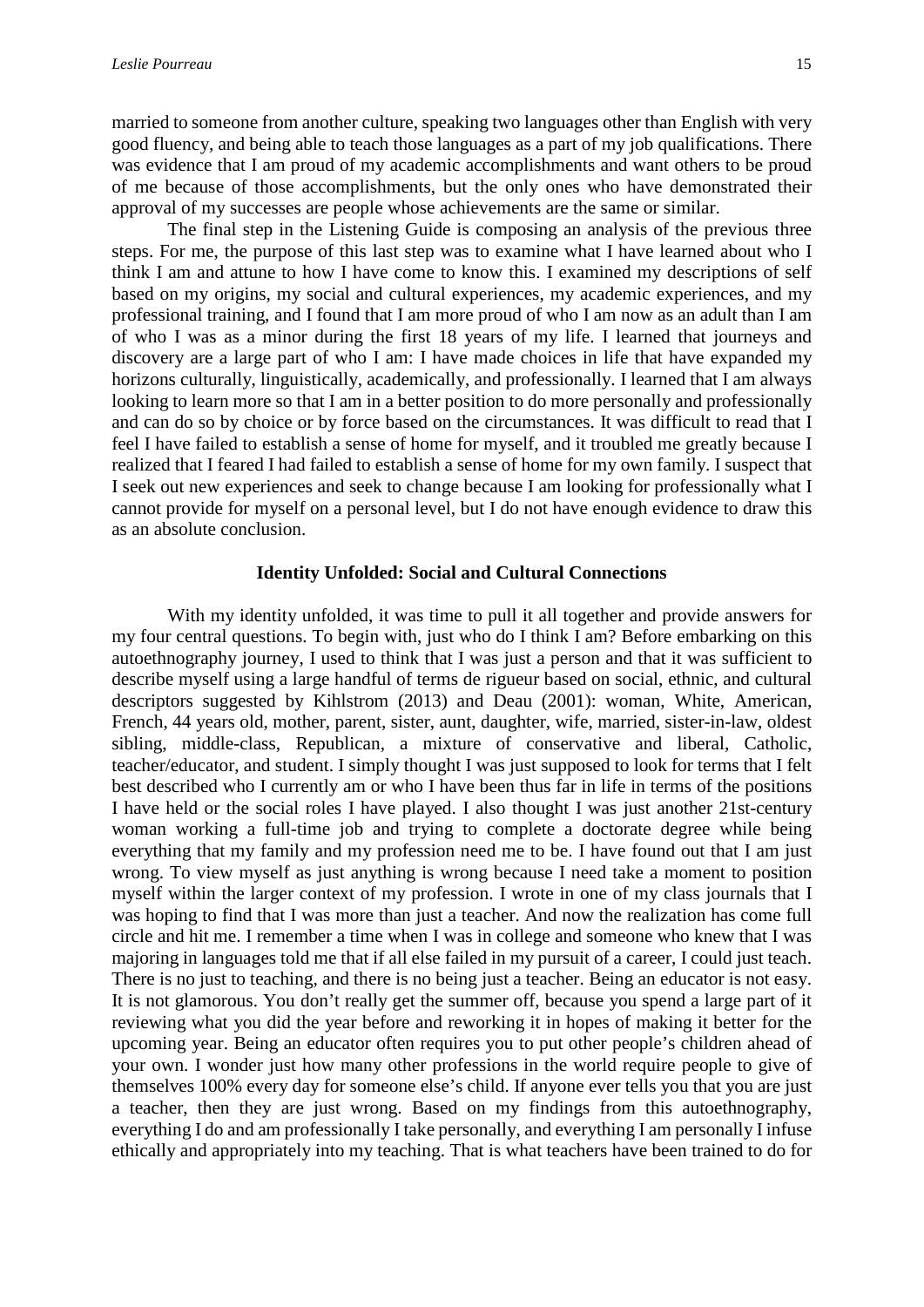the betterment of the field of education and for the sake of preparing today's generations to take over in the world where our generation will leave off.

Just who do I think I am? I think I am an educator who lives and breathes what she teaches out of her professional fascination and personal love of learning other languages and learning about and from other cultures. By writing this autoethnography, I have learned that my professional identity and my personal identity cannot be fully separated from each other. I have come to realize that I think, act, and conduct myself in accordance with the expectations that I set for myself, and they are high because I know that I am a role model for every child who crosses my path, not just my own children. I realized in my answer to the first central question that I am more than just a teacher, and it has allowed me to give up the ghost of that inaccurate comment someone made to me so many years ago and embrace the fact that who I am is an educator.

Now I will ask the third question: Just who do I think I am? I mentioned in my introduction that I watched episodes of the program "Who Do You Think You Are?" to frame my mindset for this autoethnography. Having done so produced some interesting coincidences in trying to conceive who I am. One of the episodes that I chose to watch in its entirety was that of Jim Parsons, one of the stars of the television show "The Big Bang Theory" (Gardner, 2013). In this episode, Jim explores the family notion that he has French ancestry and indeed finds it to be true. His family search takes him from Texas and through Louisiana to France, where he visits the town of Versailles. While standing in the Chappelle de la Providence, one of the many buildings that his 6th great-grandfather designed and built during his architectural career, Jim reflects on the recurrent themes he has uncovered in his lineage: hard work, parental support of children's educational and professional endeavors, and what he called "a constant devotion to getting the job done as best you could" (Gardner, 2013). Jim notes that those same themes prevailed in the ways that his family, particularly his father, raised him to approach work and life. He says that it was not surprising to him to find that so many of his ancestors had done whatever they could to support their children in their accomplishments and in getting things done to the highest level possible (Gardner, 2013). This episode struck a chord with me intellectually and touched me deeply on an emotional level. Jim's themes resonated strongly with me for those same reasons. I was raised to believe that hard work, a strong support system, and devotion to finishing what I start are the keys to being happy with oneself and go far in instilling in one a strong sense of accomplishment and feelings of achievement and success. I am a person moved to action. I am a person who works hard to make herself better by her own standards in hopes that her efforts will inspire others to be a do their best. I am the result of the fruits of my labor, and I am very pleased with what I have achieved so far in life personally and professionally. My responses to this question go beyond the social, ethnic, and cultural descriptions that I attributed to myself from Kihlstrom (2013) and Deau (2001): woman, White, American, French, 44 years old, mother, parent, sister, aunt, daughter, wife, married, sister-inlaw, oldest sibling, middle-class, Republican, a mixture of conservative and liberal, Catholic, teacher/educator, and student. Each of these aligns with what Kihlstrom (2013) described as a social group (or social stereotype), a type of situation or interaction, or a type of action in terms of trait adjectives but do not serve to answer the question "Just who do I think I am?" Who I think I am best aligns with Kihlstrom's categorization of people based on the type of person that someone is psychologically including one's mental state. Both Kihlstrom (2013) and Deau (2001) noted that social identity goes beyond categorization, carrying with it implications for behavior that include an individual's set of beliefs, emotions, and motivational considerations. Deau (2001) surmised that social identity is an inherently social phenomenon best understood as a product of individual and contextual-historical forces, which aligns with and explains my answers to who I think I am as related to the third question in the Listening Guide (Gilligan et al, 2003).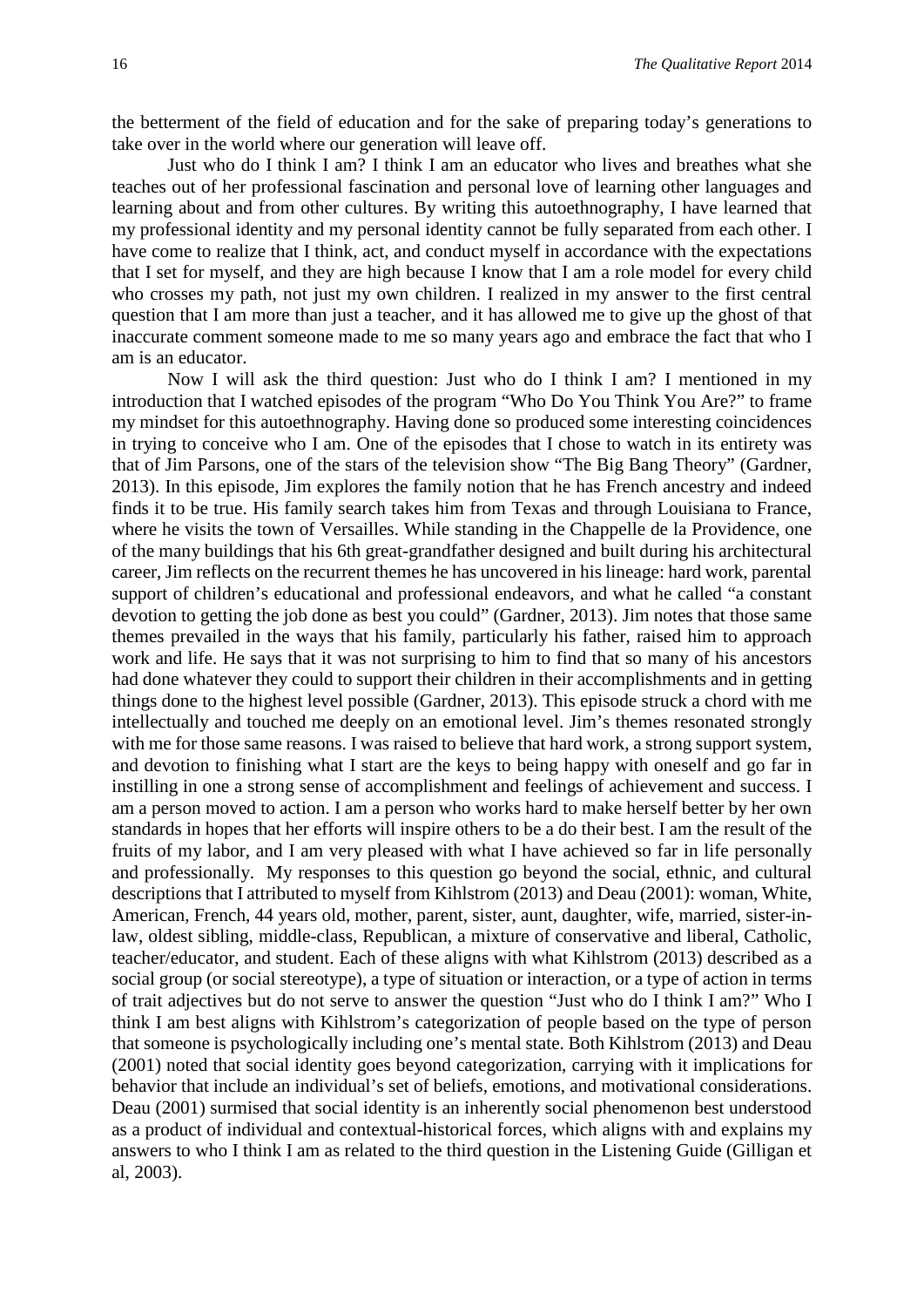The last question remains: Just who do I think I am? I think I am still both a person and a professional in the making. I think that is why I look to make changes in my personal and professional pathways. The codes that corresponded to "Who I Am" defined me as a chameleon who is contextual, feels, moves, is most at home in my own element, and embraces knowing and learning and life. My inner chameleon also values the self in writing, knows what needs to be done, is professional, asks questions, and conducts research. She (after all, my female identity is crossed up in this!) is autogenous, endogenous, and subjective all at once. She is social, finds her way, works hard even under rote conditions, and writes for herself and others in the field of education. She embraces her own cultures, appreciates those of others, and is comfortable in her own identity.

I wrote this autoethnography in an attempt to learn more about myself personally and professionally with respect to why I seek out and embrace change. I now see that it served to examine why I have never been content to settle for where I am in my personal or professional life or to settle into any one identity—in other words, to just settle for what was at hand socially, emotionally, linguistically, culturally, intellectually or professionally. The social categories used in this paper ascribe to my membership in different social identity groups including but not limited to gender, race, nationality, political views, and sexual orientation. In examining my connection to these social categories, I gained insight into the cognitive, emotional, motivational, and behavioral aspects that underlie them such as personality traits, social attitudes, personal feelings, and memories for identity-related events (Deau, 2001; Kihlstrom, 2013). Kihlstrom (2013) made reference to the mythology of the melting pot behind American culture and noted that for all of its efforts, America is not immune from any number of sociocultural issues revolving around classification and identity. From my perspective, from "the inside", I see that American culture likes to categorize and classify everything much like scientists approach the classification of the organisms comprising the plant and animal kingdoms. According to researchers like Deau and Kihlstrom, being a woman, White, American, French, 44 years old, mother, parent, sister, aunt, daughter, wife, married, sister-inlaw, oldest sibling, middle-class, Republican, a mixture of conservative and liberal, Catholic, teacher/educator, and student means that there are definitions "out there" that say I embody the personal and professional identities naturally predisposed to someone with my social composition: living a white-collar lifestyle, having a white-collar mindset, valuing education and hard work geared toward personal and professional success, being less likely to experience prejudice based on age or race or gender, and experiencing a culturally engaging life. According to the social, behavioral, and organizational structures "out there," my behaviors, beliefs, and physical traits mean that I fit the parameters for belonging to any number of social categories or identities according to definitions and parameters "out there." At least this is what societal discourses "out there" tell me identity is, whether applied to others or to myself. But these discourses fail to attune to what is going on "in here", inside of me, where my identity feels like a prisoner restless for change but bound by chains of personal and professional upheaval. Social prescriptions from "out there" indicate that I ought to be happy "in here" personally and professionally since the view from "out there" says my social identities and traits predispose me to a life of privilege over many others. According to them, I should have no need for change or for wanting to change. According to Deau (2001), my desires for change correlate to a natural tendency for social identities to shift slowly and over time. These shifts are not to be taken as signs of whimsy, indecisiveness or instability; instead, they serve as evidence of the ways people choose or are forced to respond to changes in their environment based on what seems most appropriate for a given setting (Deau, 2001). According to Deau (2001), a variety of factors influence the way we negotiate our identities, including one's setting and the actions and influence of other people in those settings. In short, we are seeking to make meaning and sense of our identities. Autoethnography, then, is the qualitative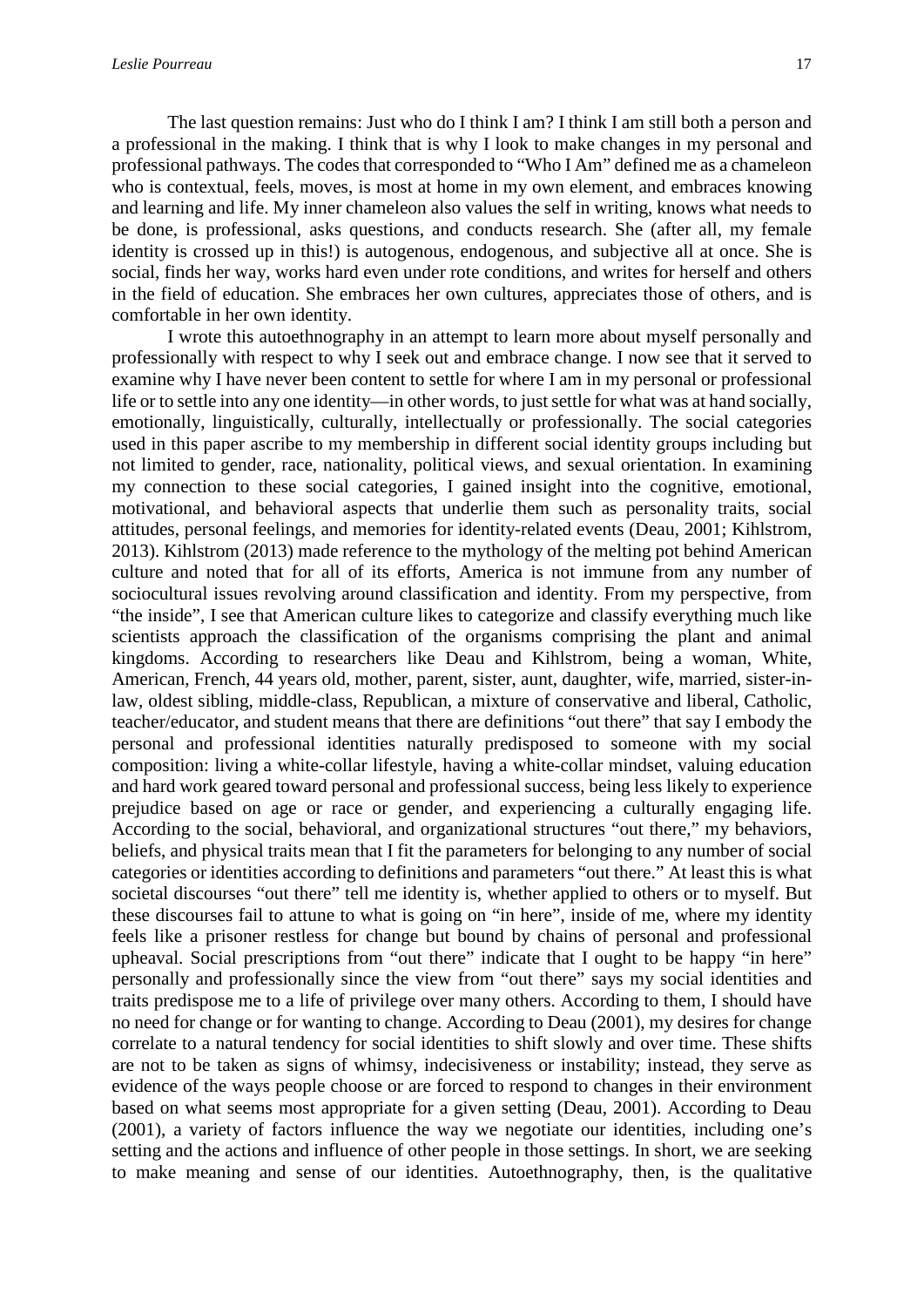crossroads of making sense of change as related to social identity, its purpose being to show the "struggle, passion, embodied life, and collaborative creation of sense-making in situations in which people have to cope with dire circumstances and loss of meaning" (Ellis & Bochner, 2006). Human beings are social organisms incapable of living in constant isolation and, as such, strive to validate their existence through social dealings with the understanding that associating themselves with a group will require them to act according to the groups' structural norms and behavioral patterns (Cinoğlu & Arikan, 2012; Stets & Burke, 2003). At the same time, our value commitments produce our personal identity, and the values established by society and how individuals internalize them result in role, group, and value identities (Hitlin, 2003). Cinoğlu and Arikan (2012) stressed that identity and identity formation stem from concepts of self (the mind's interpretation of interactions between society and the individual) and identity (a collection of social statuses, each with its own identity) as related to an individual's personal values, his or her needs for group membership, and his or her willingness to assume and accept societal roles. They stressed that while groups need their own type of members in terms of same or similar goals, sources for references, leaders, ideals, environment, and to a degree, socio-economic status, the quest for aligning identities is challenging enough that groups might resort to identity formation and resocialization by choosing to undergo transformations, effectively cutting themselves off from the mainstream as a means of learning the new rules for the group that they wish to join. Stets  $\&$  Burke (2000) noted that identity is the result of the self categorizing, classifying, or naming itself in particular ways in relation to other social categories or classifications. I believe that individuals looking to align themselves with others in an existing group is an extension of this based on Cinoğlu and Arikan's (2012) belief that every social status of the self has an identity attached to it that is neither set nor concrete but instead highly flexible and capable of change according to environment, context, and expectations from society, a group, or other identities just like it. I believe that my reasons for seeking change correlate to an awakening, an awareness that my identity is not flexible enough for me to conform to a given group's norms or belief system. My awareness then manifests as a loss of meaning of self and leaves me feeling isolated, abandoned by the group, and filled with the need to find my social fit by changing settings in an effort to finding social groups in my personal and professional lives that consist of members like me. The result is that my efforts at identity formation within the context of the K-12 educator group fail: I reject reciprocal interaction between self (me) and society (the K-12 educator group) because I accept the power of self over society but reject many aspects of power of society over self in this instance (Stets & Burke, 2003).

#### **A Chameleon's Reflections**

The autoethnographic study presented here served as my first foray into self-discovery through journaling. I recorded my feelings, thoughts, beliefs, and descriptions of my personal, academic, and professional responsibilities with the intent of understanding more about how I view myself personally and professionally. I now know that I am questioning my identity because I feel rejected by past and present groups with whom I have tried to assimilate. I change work environments because I still have to find where I fit in professionally. I wanted very much to fit in with the structural norms and behavioral patterns that define the K-12 workplace because I am passionate about helping others learn and grow personally and professionally, but almost 2 decades of change have proved to me that one thing cannot change: me. Stets and Burke (2003) described self-concept as the moment where the self realizes its existence and distinction from the society. McCall and Simons (1978) noted that the prominence of one's identity is measured by three characteristics: the degree of support that self is receiving from others to shape its identity, the degree of self's commitment to the identity that he or she accepts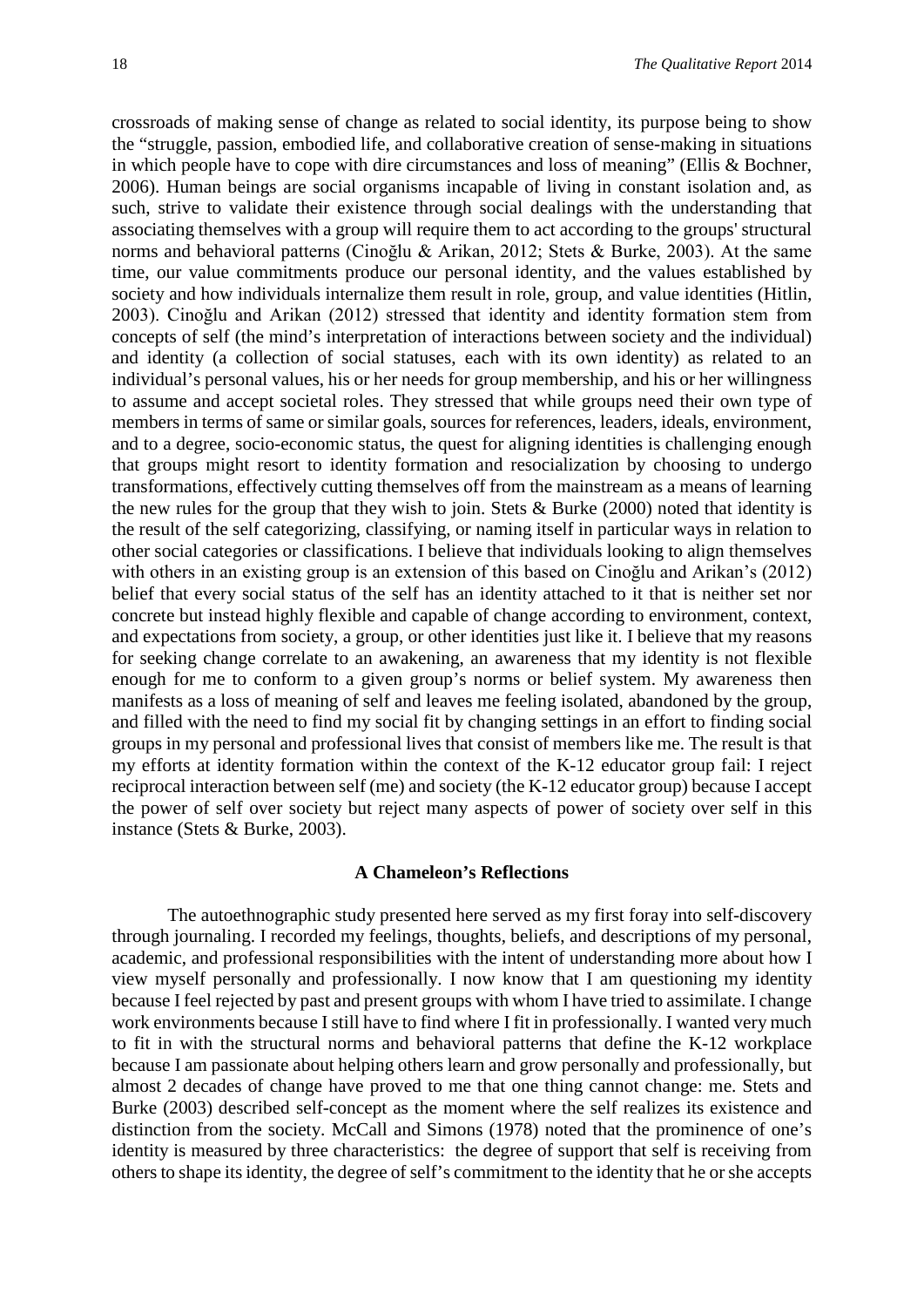and was given by the structure, and the degree of extrinsic and intrinsic rewards that he or she is given the structure and other identities for submitting to their norms and accepting their supremacy over his or her identity formation process. McCall and Simons (1978) also noted that successful enactment of a role is contingent upon the quality of the negotiation with others. I have learned that who I am personally and professionally does not align with the structural norms and behavioral patterns that a typical K-12 educator group expects of me, so some of the roles that I am required to occupy and enough of the beliefs and values that I am required to embrace to be a successful member of a K-12 educator group differ enough from my own that I am unable to fit in with this group. Cinoğlu and Arikan (2012) provided a wonderful identity example for teachers noting that "[a] teachers' identity and behavioral patterns are set in a class setting, and if you act against those patterns or deviate from them, you will face sanctions created by the structure (society) for violating the norms, mores, and/or folkways" (p. 1117), which means that individuals know that they cannot alter the set structural norms and behavioral patterns. They can, however, choose any behavioral options they want by using imagination and creativity while being careful to remain within the borders of the structure. My struggle with identity comes at the crossroads of what the group expects from me and what I feel that I can give to the group without sacrificing my identity. I now realize that I have spent nearly 2 decades trying to use imagination and creativity to create my own niche within the K-12 educator group, and this simply will not work. Part of the problem, as I discovered, is that others tried to define who I am on their terms, similar to the way that one individual told me so long ago that if I couldn't get a job doing anything else with my language background, I could just teach. That was his view on my reality, and I also realize that it was a clear statement that he did not value teaching as a career. I, however, know that there is much more to being an educator than teaching. I have discovered that becoming an educator was more than a choice for me and is far from being a career that, as that one person's words implied, I can do as a backup plan when all else has failed. It is a calling, a destiny, a desire to give back to one's community, culture, society, and world the same way that my teachers did when they felt called to become educators and impact me. I leave this study more focused on what I believe and what I value as an educator, as a doctoral student, and as a person: an ethic favoring hard work, an unyielding perseverance, a belief in myself, a love of educating others, and a desire to continue growing as a learner and a scholar got me this far, and they are the cornerstones for continuing my personal and professional journey to discovering an environment suited for my values. I feel better prepared to embark on my dissertation, and the flying chameleon inside me is waiting to see what lies ahead in work and in life!

Autoethnography continues to gain ground as a viable and less marginalized form of qualitative research as authors research and researchers work to achieve recognition for the body of work itself over its research subject (Atkinson, 2006; Holt, 2003), but its use is not without what some would call risks or downsides. As the researcher with self as subject, I had to come face-to-face with events from my past that were painful, private, or difficult to discuss. At times, I felt like I was rubbing salt on purpose into an open wound. This is the first time I have dared to share many of these experiences and feelings. Initially, I felt vulnerable, exposed, and open to criticism as noted by Ngunjiri et al. (2010). I pushed those feelings aside and chose to move forward with autoethnography because I valued being able to capture the rawness of my emotions and share my story more deeply and more richly—I knew that this was the inherent beauty of autoethnography and chose to embrace it. As a result, my journey models one way for educators in K-12 public school settings to engage in self-examination of personal and professional identity and practices while leaving the door open for more research into the importance of self-study of personal and professional identity. Boyle and Parry (2007) have proposed that autoethnography holds great promise for studying organizational culture given its introspective and retrospective nature and its potential for enhancing an understanding of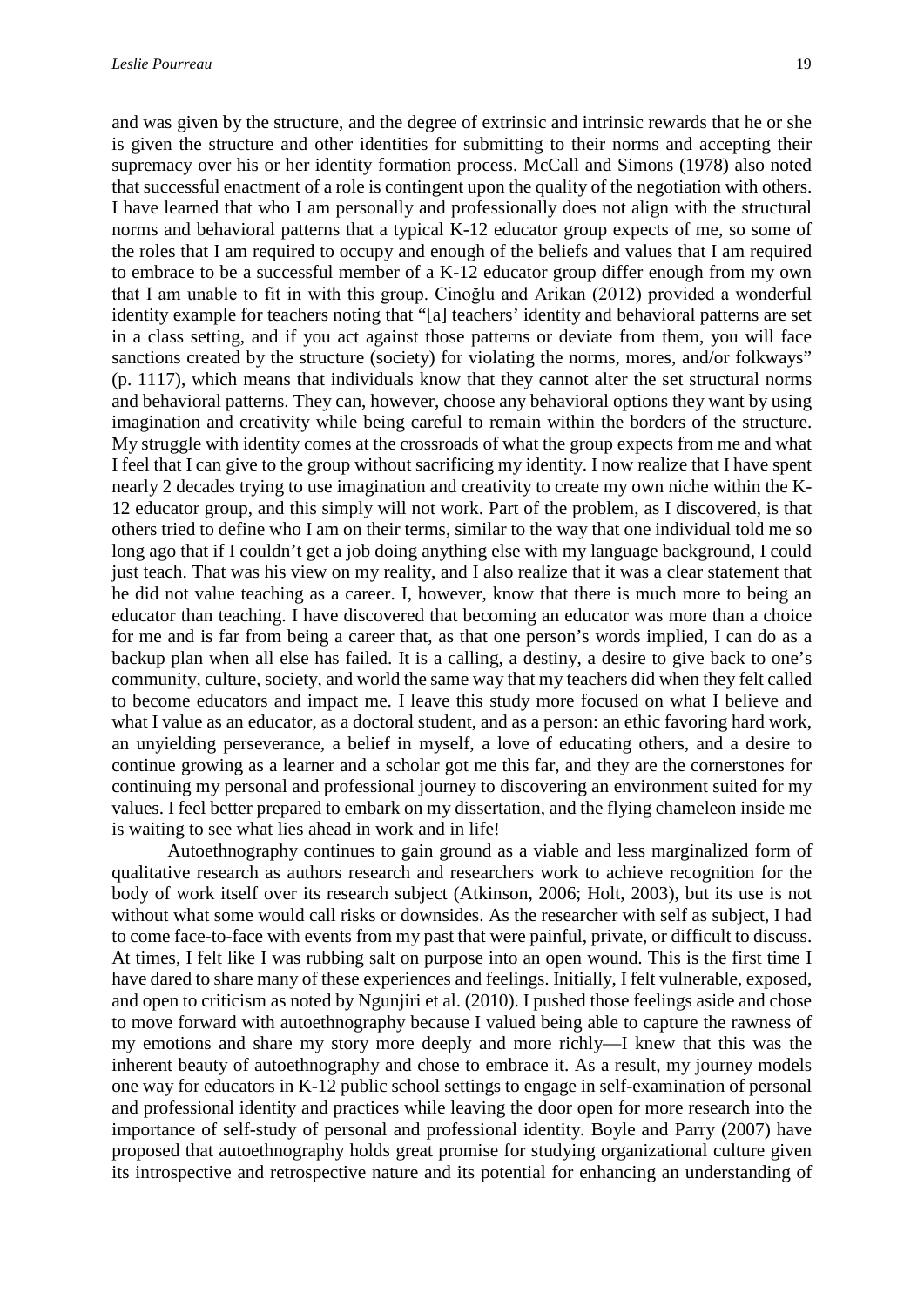the link that exists between individuals and the organizations for which they work. Educators in the K-12 setting are being encouraged increasingly to engage in research tasks that help them examine their teaching practices in conjunction with student performance and achievement, and qualitative research practices such as autoethnography and self-narrative hold great potential for allowing these practitioners to understand a particular problem, answer a question, and also situate their own personal and professional identities within the cultural context of their professional setting (Ellis & Bochner, 2000; Kennedy-Lewis, 2012).

I always have felt like a work in progress, not sure what is was that I was destined to do in life but wanting to play an important and meaningful role in hopes of discovering who I am along the way. I always felt pulled to connect with others and help them learn about themselves and discover themselves with my guidance. I always learn more about myself in the process, and I suspect that the other chameleons in education feel the same way. It is for them and for me that I have written this autoethnography. I examined my personal and professional self in an attempt to clarify my personal and professional identities and understand what makes me a chameleon. I found that my needs and desires for personal change are normal and, if anything, position me to better adapt to change when it is required. I also intended for this paper to shed light on the value and potential that autoethnography holds as a methodology for educators seeking to understand their personal or professional identities and how their identities contribute to the relationships between individual educators and the organizations for which they work.

This study of self in a social-cultural context (Ngunjiri et al., 2010) has taught me to embrace my identity in all of its layers and complexities, to be proud of it, to use the emotions behind my past personal and professional experiences as sources of strength for using personal and professional change as opportunities to grow. As an individual, I like to grow—personally, professionally, academically, culturally, linguistically, intellectually. This is why I seek change. This make me well-suited to being an educator—a profession that charges me with the responsibility of helping others grow—for my willingness to grow positions me well for helping others take steps to grow.

So what, do you ask, is the origin of the chameleon metaphor? Part of a past job interview included a series of question for which I was allowed to provide one-word answers only. When I was asked to use the name of an animal to describe myself, and the word "chameleon" popped out instantly without the slightest forethought. It surprised me when it did, and its accuracy was astonishingly surprising when I thought about the variety that existed in my professional skill sets and experiences. From that moment on, I identified with being a chameleon in the sense that, as demonstrated by this autoethnography, my personal and professional colors differ in so many ways from those of other people in the K-12 educational setting. Exploring my identity through autoethnography allowed me to bring the metaphor to life and extend it to that of a flying chameleon, applying it to persons who actively seeks change by taking flight in their personal and professional lives to find an environment that fits with their own colors and traits. To that end, I would like to think the journey detailed here has encouraged the reader to take a firm hold of my contextual rope, tie his or her own contextual knot, and hang on out of a desire to read more about autoethnography, to understand its power to help us break with convention by expanding and opening up a wider lens on the world of education and offering us the opportunity to study how the people we are or perceive ourselves to be influence our professional practices (Ellis, Adams, & Bochner, 2010).

One more thing. I generally eschew online surveys because I see them as a waste of time, but one in particular grabbed my attention enough that I took it not once but twice about 2 months apart, just to see if my results came out the same. Although I cannot remember what answers I provided from the first session to the second one, the results were the same: I am someone who wants to change the world. And I firmly believe that to be true about me. For I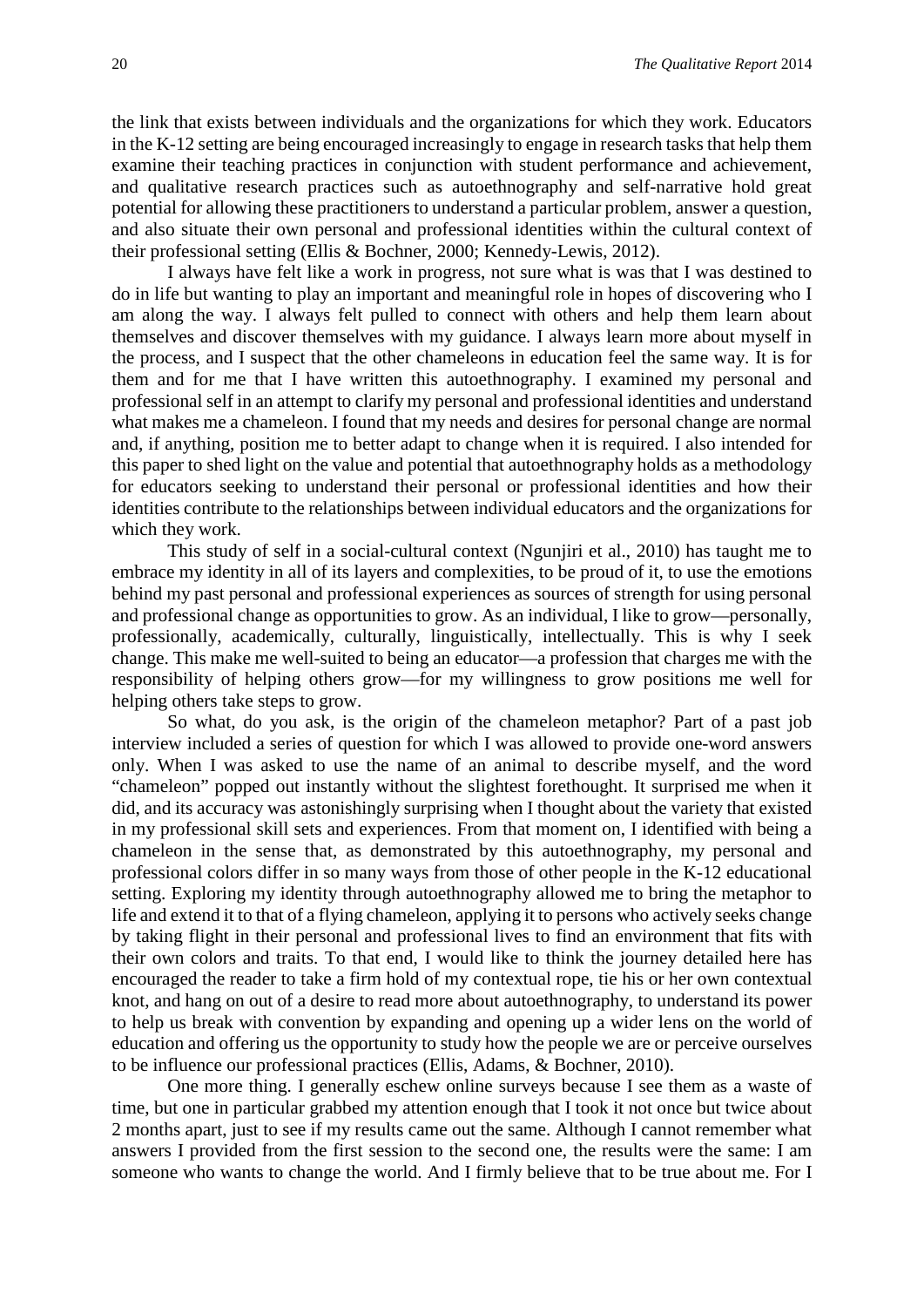have come to realize that I am both sides of the coin: I am a teacher and a person who teaches, and my professional and personal identities are extensions of each other. My experiences thus far as a doctoral student are the catalyst for what I will do next: I want continue educating others, but I need to go in a different direction to do it. I also want to continue writing and researching, presenting at conferences, and pushing my own personal and professional limits to new heights. Because I read and write and because I engage in intellectual inquiry, I have discovered why I needed to know more about who I am. I have discovered that I need to give back to the world by paying forward everything my teachers, mentors, family, friends, and coworkers invested in me. I need to find a professional position that will allow me to train others to become educators in either a K-12 environment or a higher education setting while also allowing me to pursue my intellectual and scholarly interests. My inner chameleon needs to spread its wings and find the next environment that suits its needs to make a difference in society, in culture, and in the world. I wrote my story to further my strength and resolve as an educator, a student, a researcher, and a person, and it is my hope that it will inspire present and future educators from K-12 and higher education settings to write their own stories as well.

#### **References**

- Atkinson, P. (2006). Rescuing autoethnography. *Journal of Contemporary Ethnography, 35*(4), 400-404.
- ATLAS.ti (Version 6). (2011). [Computer software]. Berlin, Germany: ATLAS.ti Scientific Software Development GmbH.
- Blakely, G. L., Andrews, M. C., & Fuller, J. (2003). Are chameleons good citizens? A longitudinal study of the relationship between self-monitoring and organizational citizenship behavior. *Journal of Business and Psychology, 18*(2), 131-144.
- Boyle, M., & Parry, K. (2007). Telling the whole story: The case for organizational autoethnography. *Culture and Organization, 13*(3), 185-190.
- Brax, P., & Zioutas, K. (2010). Solar chameleons. Retrieved from http://arxiv.org/pdf/1004.1846v1.pdf
- Charmaz, K. (2006). The power of names. *Journal of Contemporary Ethnography, 35*, 396– 399.
- Cinoğlu, H., & Arikan, Y. (2012). Self, identity and identity formation: From the perspective of three major theories. *International Journal of Human Sciences, 9*(2), 1114-1131.
- Coia, L., & Taylor, M. (2005). From the inside out and the outside in: Co/Autoethnography as a means of professional renewal. In C. Kosnik, C. Beck, A. R. Freese, & A. P. Samaras (Eds.), *Making a difference in teacher education through self-study: Studies of personal, professional and program renewal* (pp. 19-33). Dordrecht, The Netherlands: Springer.
- Creswell, J. W. (2009). *Research design: Qualitative, quantitative, and mixed methods approaches* (3rd ed.). Thousand Oaks, CA: Sage.
- Deau, K. (2001). Social identity. In J. Worrell (Ed.) *Encyclopedia of women and gender, Volumes one and two.* (1<sup>st</sup> ed., Vol. 1, pp. 1-9). Retrieved from http://www.utexas.edu/courses/stross/ant393b\_files/ARTICLES/identity.pdf
- Ellis, C., Adams, T. E., & Bochner, A. P. (2010). Autoethnography: An overview. *Forum Qualitative Sozialforschung / Forum: Qualitative Social Research, 12*(1), Art. 10. Retrieved from: http://nbn-resolving.de/urn:nbn:de:0114-fqs1101108
- Ellis, C., & Bochner, A. P. (2000). Autoethnography, personal narrative, reflexivity: Researcher as subject. In N. K. Denzin & Y. S. Lincoln (Eds.), *Handbook of qualitative research* (2nd ed., pp. 733-768). Thousand Oaks, CA: Sage.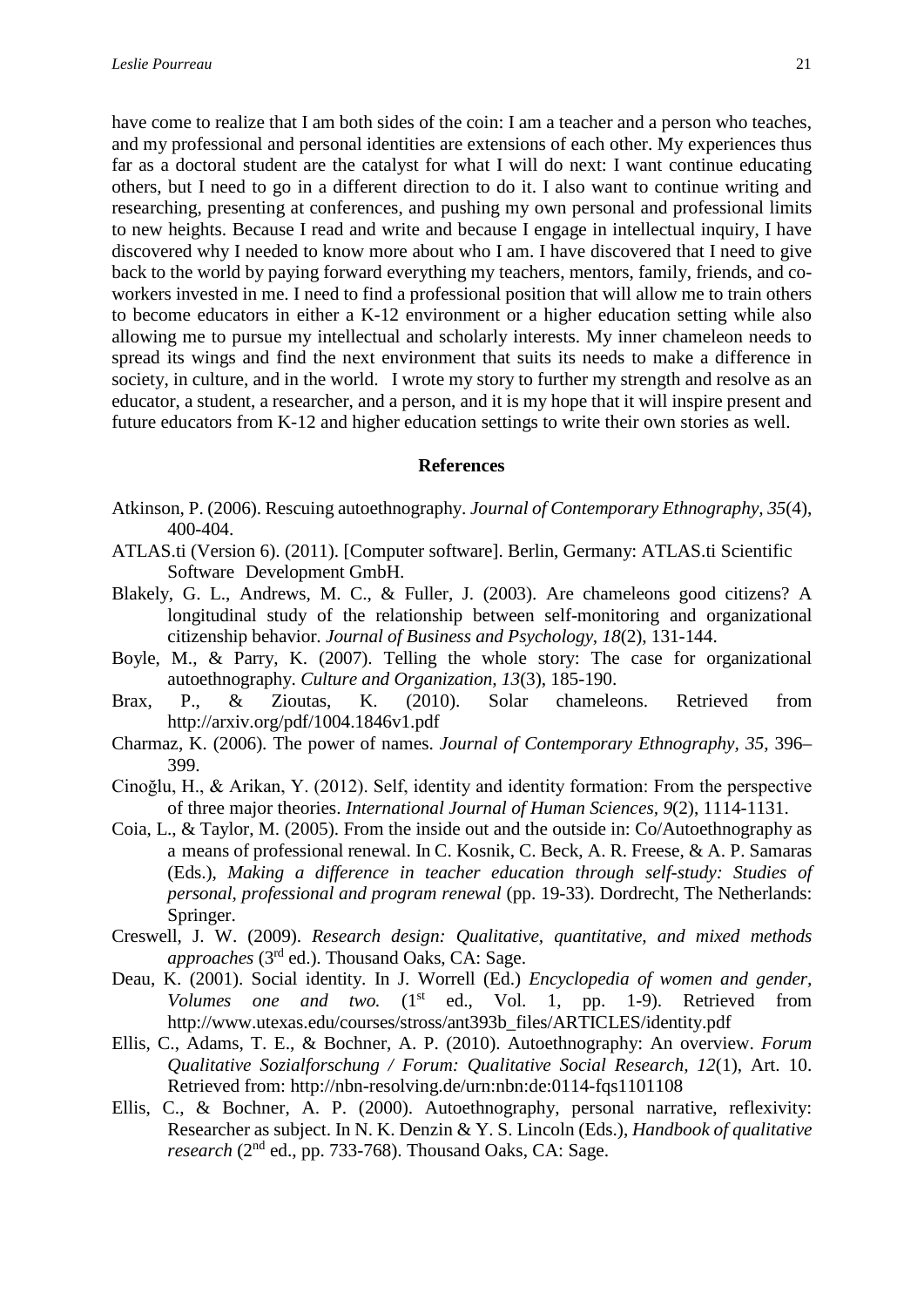- Ellis, C., & Bochner, A. P. (2006). Analyzing analytic autoethnography. *Journal of Contemporary Ethnography, 35*(4), 429-449.
- Feldman, A. (2005). Using and existential form of reflection to understand my transformation as a teacher educator. In C. Kosnik, C. Beck, A. R. Freese, & A. P. Samaras (Eds.), *Making a difference in teacher education through self-study: Studies of personal, professional and program renewal* (pp. 35-49). Dordrecht, The Netherlands: Springer.
- Freese, A. R. (2005). Transformation through self-study: The voices of pre-service teachers. In C. Kosnik, C. Beck, A. R. Freese, & A. P. Samaras (Eds.), *Making a difference in teacher education through self-study: Studies of personal, professional and program renewal* (pp. 65-79). Dordrecht, The Netherlands: Springer.
- Freidus, H. (2005). Through a murky mirror: Self study of a program in reading and literacy. In C. Kosnik, C. Beck, A. R. Freese, & A. P. Samaras (Eds.), *Making a difference in teacher education through self-study: Studies of personal, professional and program renewal* (pp. 167-184). Dordrecht, The Netherlands: Springer.
- Gardner, D. (Director). (2013). Jim Parsons [Television series episode]. In D. Bucatinsky, A. Graham, & L. Kudrow (Executive Producers), *Who do you think you are?* Los Angeles, CA: Shed Media US.
- Gilligan, C., Spencer, R., Weinberg, M. K., & Bertsch, T. (2003). On the Listening Guide: A voice-centered relational model. In P. M. Camic, J. E. Rhodes, & L. Yardley (Eds.), *Qualitative research in psychology: Expanding perspectives in methodology and design* (pp. 157-172). Washington, DC: American Psychological Association.
- Hitlin, S. (2003). Values as the core personal identity: Drawing links between two theories of self. *Social Psychology Quarterly, 66,* 118-137.
- Holt, N. L. (2003). Representation, legitimation, and autoethnography: An autoethnographic writing story. *International Journal of Qualitative Methods, 2*(1), 1-22.
- Kennedy-Lewis, B. L. (2012). When a teacher becomes a researcher: Using self-narrative to define one's role as participant observer. *Theory Into Practice, 51*, 107-113.
- Kihlstrom, J. F. (2013, August 24). Social categorization [Lecture supplement]. Retrieved from https://bspace.berkeley.edu/access/content/group/cf3d9c57-a0ab-4f22-b55f-[4d8b59a1c15e/Lecture%20Supplements/SocCateg/SocCateg\\_Supp.htm](https://bspace.berkeley.edu/access/content/group/cf3d9c57-a0ab-4f22-b55f-4d8b59a1c15e/Lecture%20Supplements/SocCateg/SocCateg_Supp.htm)
- Leung, H. (2013) Tagxedo. Retrieved from http://www.tagxedo.com
- Loughran, J., Berry, A., & Tudball, L. (2005). Learning about teaching. In C. Kosnik, C. Beck, A. R. Freese, & A. P. Samaras (Eds.), *Making a difference in teacher education through self-study: Studies of personal, professional and program renewal* (pp. 203-225). Dordrecht, The Netherlands: Springer.
- McCall, G. J., & Simons, J. L. (1978). *Identities and interactions.* New York, NY: Free Press.
- McIlveen, P. (2008). Autoethnography as a method for reflexive research and practice in vocational psychology. *Australian Journal of Career Development, 17*(2), 13-20.
- Mitchell, C., & Weber, S. (2005). Just who do we think we are...and how do we know this? Re-visioning pedagogical spaces for studying our teaching selves. In C. Mitchell, S. Weber & K. O'Reilly-Scanlon (Eds.) *Just who do we think we are? Methodologies for autobiography and self-study in teaching* (pp. 1-9). New York, NY: RoutledgeFalmer.
- Mitchell, C., Weber, S., & O'Reilly-Scanlon, K. (Eds.) (2005) *Just who do we think we are? Methodologies for autobiography and self-study in teaching*. New York, NY: RoutledgeFalmer.
- Nethsinghe, R. (2012). The influence of informal music education in teacher formation: An autoethnography. *Qualitative Report, 17*(49), 1-16.
- Ngunjiri, F. W., Hernandez, K. C., & Chang, H. (2010) Living autoethnography: Connecting life and research. *Journal of research practice, 6*(1), Article E1, 1-17.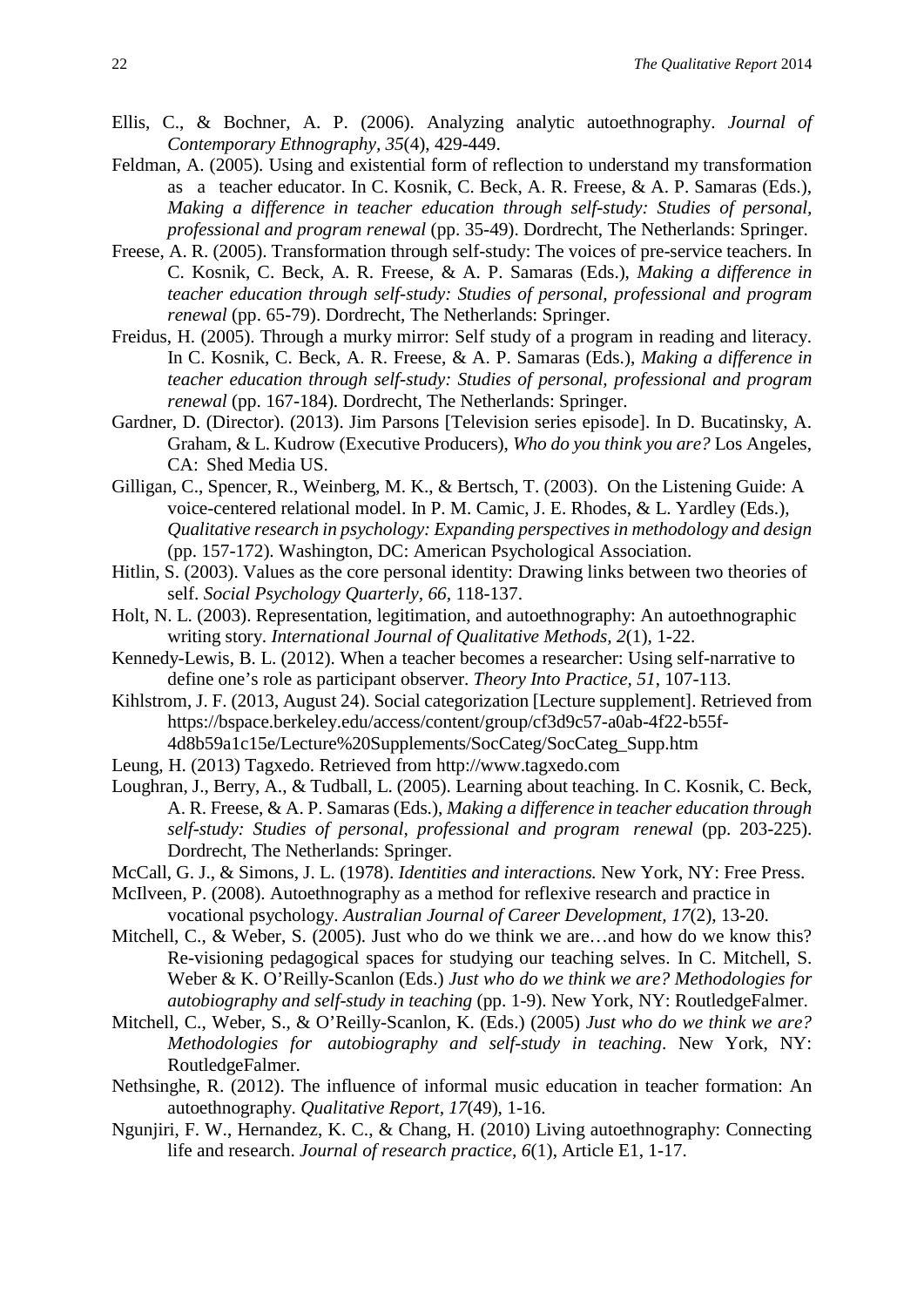- O'Day, K. E. (2008). Conspicuous chameleons. *PLoS Biology, 6*(1), 21-22. doi:10.1371/journal.pbio.0060021
- Placier, P., Cockrell, K. S., Burgoyne, S., Welch, S., Neville, H., & Eferakorho, J. (2005). Theatre of the oppressed as an instructional practice. In C. Kosnik, C. Beck, A. R. Freese, & A. P. Samaras (Eds.), *Making a Difference In Teacher Education through Self-Study: Studies of Personal, Professional and Program Renewal* (pp. 131-146). Dordrecht, The Netherlands: Springer.
- Placier, P., Pinnegar, S., Hamilton, M. L., & Guilfoyle, K. (2005). Exploring the concept of dialogue in the self-study of teaching practices. In C. Kosnik, C. Beck, A. R. Freese, & A. P. Samaras (Eds.), *Making a difference in teacher education through self-study: Studies of personal, professional and program renewal* (pp. 51-64). Dordrecht, The Netherlands: Springer.
- Rabinovitch, O. (2013). Chameleons between science and literature: Observation, writing, and the early Parisian Academy of Sciences in the literary field. *History of Science, 51*(1), 33-62.
- Russell, T. (2005). How 20 years of self-study changed my teaching. In C. Kosnik, C. Beck, A. R. Freese, & A. P. Samaras (Eds.), *Making a difference in teacher education through self-study: Studies of personal, professional and program renewal* (pp. 3-18). Dordrecht, The Netherlands: Springer.
- Saldaña, J. (2003). Dramatizing data: A primer. *Qualitative Inquiry, 9*(2), 218-236.
- Saldaña, J. (2008). Second chair: An autoethnodrama. *Research Studies in Music Education, 30,* 177-191.
- Steffen, J. H. (2010). The CHASE laboratory search for chameleon dark energy. Paper presented at the Eighth International Workshop on Identification of Dark Matter, Montpellier, France. Abstract retrieved from

https://indico.in2p3.fr/conferenceDisplay.py/abstractBook?confId=1565

- Stets, J. E., & Burke, P. J. (2000). Identity theory and social identity theory. *Social Psychology Quarterly, 63,* 284-297.
- Stets, J. E., & Burke, P. J. (2003). A sociological approach to self and identity. In M. R. Leary & J. P. Tangney (Eds.), *The handbook of self and identity* (pp. 128-152). New York, NY: Guilford Press.
- Vasconcelos, E. F. S. (2011). "I can see you": An autoethnography of my teacher self. *The Qualitative Report. 16*(2), 415-440. Retrieved from <http://www.nova.edu/ssss/QR/QR16-2/vasconcelos.pdf>
- Yurkewicz, K. (2010, 28 July). Lighting up the dark universe. *Symmetry Magazine*, 28-29. Retrieved from http://www.symmetrymagazine.org/breaking/2010/07/28/lighting-up-the-darkuniverse

#### **Author Note**

Leslie Pourreau has worked for nearly two decades in K-12 foreign language education. She is a doctoral candidate in the Department of Instructional Technology at Kennesaw State University in Kennesaw, Georgia, USA, and recently became a part-time instructor for the department's online courses. Her research interests include technology implementation and online learning in P-20 contexts, K-12 teacher candidate preparation for online instruction, and use of qualitative inquiry to explore professional and instructional practices. Correspondence regarding this manuscript can be addressed directly to Leslie Pourreau at Email: lap6562@kennesaw.edu